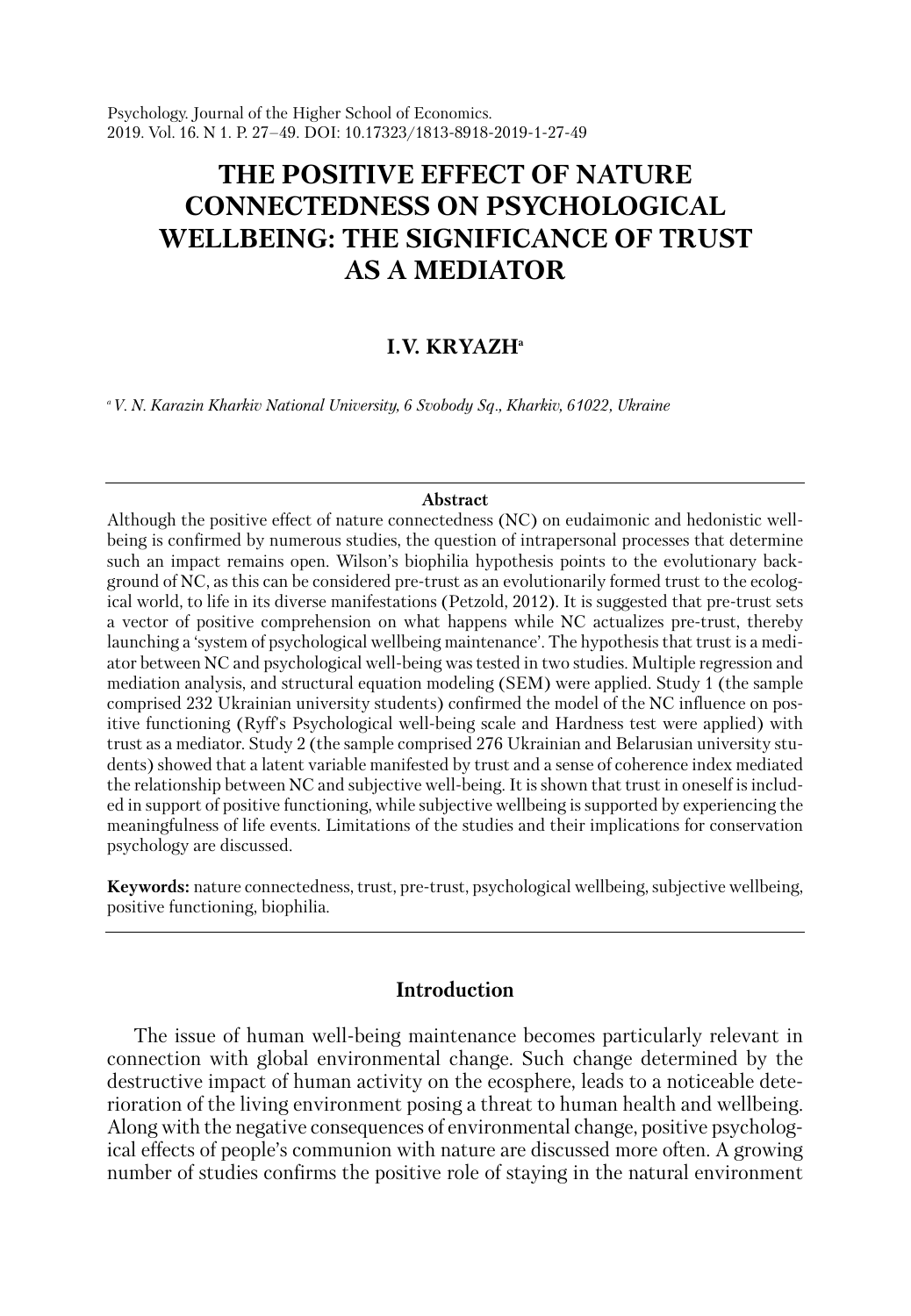for a person's psychological wellbeing (Hartig, Mang, & Evans, 1991; Wells & Evans, 2003; Hinds & Sparks, 2009; De Young, 2010; Martens, Gutscher, & Bauer, 2011; Bratman, Hamilton, & Daily, 2012; Ratcliffe, Gatersleben, & Sowden, 2013). Various types of psychotherapy based on the interaction of humans with components of nature also evidence that psychological connection with nature is of great importance in maintaining mental health and wellbeing (Esposito, McCune, Griffin, & Maholmes, 2011; McCardle, McCline, Griffin, Esposito, & Freund, 2011; Nimer & Lundahl, 2007; Summers & Vivian, 2018).

Stress recovery theory (Ulrich et al., 1991) and attention restoration theory (ART) (Kaplan & Kaplan, 2003, 2009) explain the recovery effect of nature exposure by the features of natural settings. These theories complement one another explaining how the perception of 'natural scenes' can reduce both physiological stress and mental fatigue (Berto, 2014; von Lindern, Lymeus, & Hartig, 2017). Such an approach focuses attention on objective features of the perceived environment that have an evolutionarily formed and genetically fixed significance. Another approach refers to biophilia which is "the urge to affiliate with other forms of life" (Wilson, 1984, p. 416). It is a subjective experience of connection with other living beings that is important for human wellbeing according to the biophilia hypothesis. Under such understanding, nature can be a resource of wellbeing provided that a person experiences a sense of unity with it realizing "genetically based, human need and propensity to affiliate with life and lifelike processes" (Kahn, 1999, p. 2). As emotional closeness to nature can also increase sensitivity to environmental change and encourage the maintenance of environmental sustainability, it opens ways to promoting the conservation behavior relying on positive experiences and supporting the person's positive functioning (Capaldi, Dopko, & Zelenski, 2014; Carter, 2011; Kasser, 2009). However, the biophilia hypothesis does not specify which psychological mechanisms exactly provide the 'conversion' of emotional affiliation to psychological wellbeing. This article puts forward and tests a hypothesis that nature connectedness contributes to psychological wellbeing through maintaining and strengthening trust.

#### **Nature Connectedness as a Predictor of Psychological Wellbeing**

The phenomenon of psychological connection to nature is conceptualized in a number of psychological constructs and measures including emotional affinity towards nature (Kals, Schumacher, & Montada, 1999), nature connectedness (Mayer & Frantz, 2004), connectivity with nature (Dutcher, Finley, Luloff, & Buttolph, 2007), environmental identity (Clayton, 2003), inclusion of nature in self (Schultz, 2002), nature relatedness (Nisbet, Zelenski, & Murphy, 2009), implicit associations with nature (Schultz, Shriver, Tabanico, & Khazian, 2004), and dispositional empathy with nature (Tam, 2013b). Although some of these concepts distinguish only separate aspects of the human-nature relationship (for example, emotional attachment, cognitive representations, identification processes), while some of them point to a multidimensionality of subjective connection to nature, on the whole they can be reviewed as manifestations of a general nature connectedness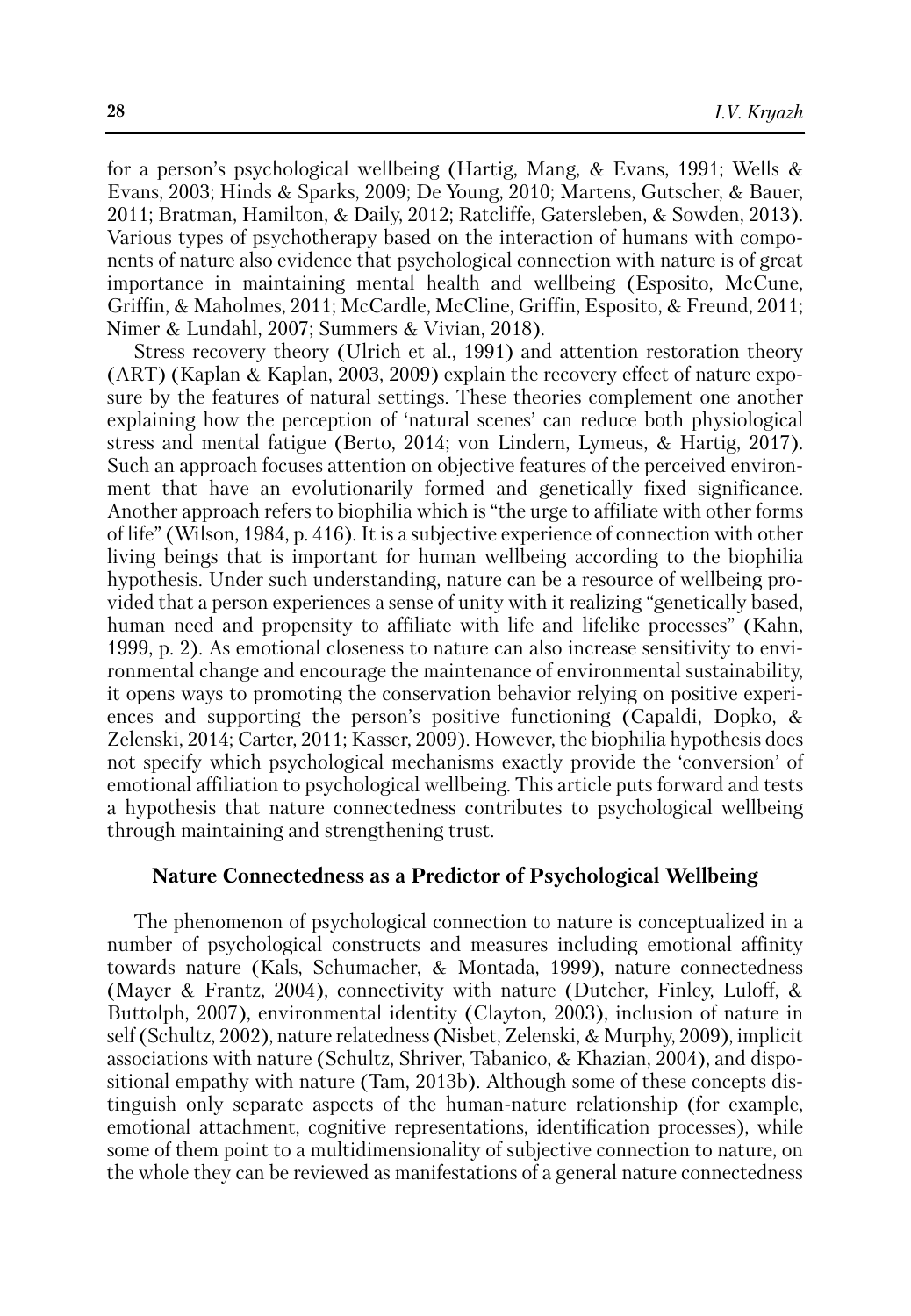(Tam, 2013a;Capaldi et al., 2014).Studies confirm that nature exposure, aswell as engaging with natural beauty, leads to nature connection, which in turn leads to psychological wellbeing (Mayer, Frantz, Bruehlman-Senecal, & Dolliver, 2009; Capaldi et al., 2017).

Over the past decades a considerable dataset has been accumulated on features of the association of nature connectedness with psychological wellbeing regarded in hedonistic and eudaimonic traditions (Tam, 2013a; Zelenski & Nisbet, 2014; Nisbet, Zelenski, & Murphy, 2011; Martyn & Brymer, 2016; Kamitsis & Francis, 2013). The associations varied significantly  $-$  from  $-1$  for Negative affect (Nisbet et al., 2011) to .42 for Positive affect (Zelenski & Nisbet, 2014). Capaldi et al. (2014) conducted a meta-analysis that included 21 studies of the connection between the indexes of nature connectedness and hedonic wellbeing, which revealed a low connection between nature connectedness and subjective wellbeing in general (*r* = .19). Zelenski & Nisbet (2014) also found low correlations between nature connection and eudaimonic wellbeing using Ryff's Scales of Psychological Well-Being that had been developed on the basis of existential and humanistic psychology`s provisions on positive functioning. Significant relations were obtained only for autonomy, purpose in life, and the highest of .30 to .36 for personal growth.

Not too high and inconsistent correlations of nature connectedness with psychological wellbeing give grounds for assuming the presence of mediating links. Empirical evidence has been obtained that such mediators can be spirituality (Kamitsis & Francis, 2013), meaning in life (Howell, Passmore, & Buro, 2013), and regulation of health behavior (Kryazh, 2016). The Kamitsis & Francis study (2013) found that spirituality measured by the Hood Mysticism Scale and characterized by a sense of unity can act as a mediator between both nature exposure and nature connectedness, and psychological health. Still, the results indicate only partial mediation. Howell et al. (2013) confirmed that the association between nature connectedness and well-being is mediated by the meaning in life. In a study by Kryazh (2016) it was shown that the regulation of health behavior mediates the relationship between nature connectedness and subjective wellbeing. With all the differences, the revealed mediators are united by the experience of a harmonious connection: with the world, life, their physical self.

## **Toward the Question of a Mediator between Nature Connectedness and Psychological Wellbeing: Why Trust?**

References to the role of trust as an important condition for positive development and wellbeing were mentioned by Erikson (1963) who viewed the feeling of trust as a basis of the sense of identity that later signals to the individual that they are good. Also for Rogers (1961), a "fully functioning person" who is open to experience is trusting in their own organism. Rogers's work became a theoretical foundation for such core dimensions of psychological wellbeing in Ryff's model as self-acceptance and autonomy (Ryff, 2014). Studies by Ojala (2005, 2012) indicate the role of trust as an existential experience supporting the subjective well-being of adolescents with a high level of ecological concern. Ojala (2017) underlines that "hope based in trust is to give young people the strength to act in the face of uncertainty and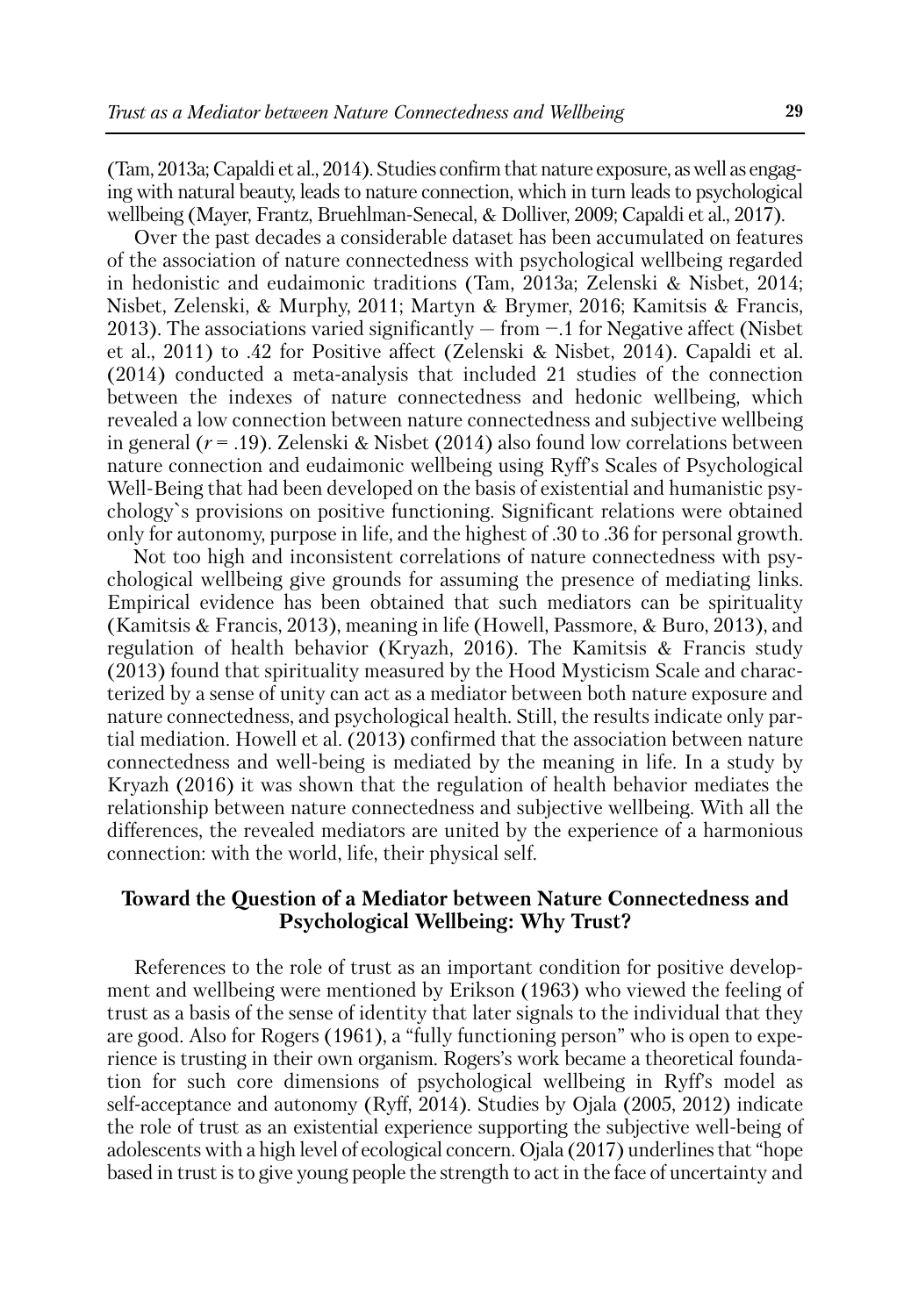hardship" (p. 5). Developing this provision it can be assumed that trust is the basis for the 'Courage to Be', to maintain a positive functioning in the face of global environmental change. Importance of trust in the natural resources management is also accentuated by Stern & Coleman (2015).

On the other hand, the experience of connectedness with nature as a realization of the «need to affiliate with life» implies openness and a special kind of trust of the natural world and of oneself as its component. Such an experience is defined by Petzold (2012) as pre-trust (Urvertrauen) — a transpersonal trust that determines the expectation of a harmonious connection with parents and other living beings, with the biosphere, the universe or God. That is the evolutionarily formed primitive basic trust, deep trust, which precedes the Erikson's basic trust. Pre-trust is an unconscious condition for any vital activity, assuming trust in the ecological environment — air, water, food, new objects, potentially important for life. Pre-trust is "the consequence of a deep, ancient and growing affinity with the biosphere environment experienced by many generations. The supra-individual [uberindividuelle] and even superhuman meaning of pre-trust becomes evident in animal therapy examples, where such contact renews pre-trust, which has been disabled in contacts with people" (Ibid., s. 18). Pre-trust provides extraindividual connectivity, coherence with life, thereby creating conditions for healthy development, moreover, according to Petzold, pre-trust is at the center of self-regulation and coherence regulation. In this context, trust is interwoven with the sense of coherence (SOC) in the theory of Antonovsky (1987). Jeserich (2012) underlines that one of the values of 'confidence' (Antonovsky used this word when defining the SOC) is 'trust'. M. Eriksson (2017) defines sense of coherence as "a personal way of thinking, being and acting, with an inner trust".

The fact that trust can act as a mediator, through which psychological wellbeing is influenced, is confirmed by studies in organizational psychology examining the credibility to leaders (Kellowaya, Turner, Barling, & Loughlin, 2012). Also in the studies of Kryazh & Grankina-Sazonova (2018) and Kryazh & Levenetz (2018) it is shown that trust mediates the connection between emotional intelligence and both forms of wellbeing – eudaimonic and hedonic.

## **Study 1**

The relation between subjective connectedness with nature and psychological well-being, in the eudaimonic interpretation, as well as hardiness determined by personal attitudes (Maddi, 2013), were investigated in the present study. The hypothesis was tested that these relations are mediated by trust. It was also assumed that psychological well-being and hardiness can be regarded as manifestations of positive functioning, the condition of which is trust.

## *Method*

*Participants.* The research was conducted in Kharkiv, Ukraine. 232 respondents took part in the study, among them 212 students (aged from 17 to 25,  $M = 20.2$ )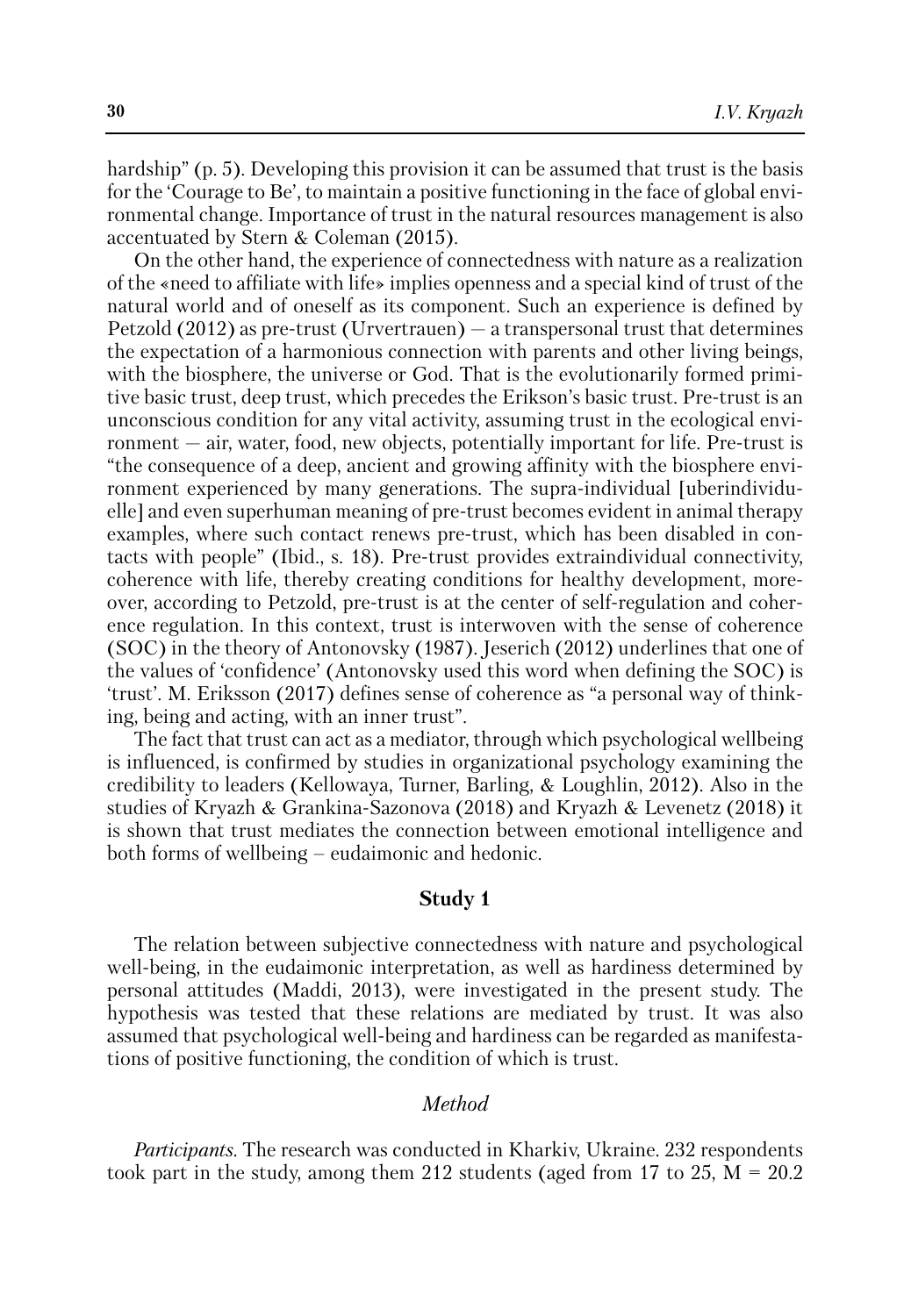years; 75% female) and 20 practicing psychologists (aged from 29 to 40,  $M = 36$ years; 75% female). 162 students (aged from 17 to 25,  $M = 20$  years; 71.6% female) study at V. N. Karazin Kharkiv National University (KhNU) and this sample of students was drawn from schools of psychology (98 people), history (33 people), physics and energetic (31 people). 50 students are from National University of Pharmacy (aged from 19 to 23,  $M = 21$  years; 84% female). The data was collected by N. Grankina-Sazonova in a larger study on predictors of positive functioning that she conducted under my guidance.

#### *Materials*

*Subjective connectedness with nature* was examined using two scales: a short Nature Relatedness scale of 4 items (NR4) and Inclusion of Nature in Self (INS) (Schultz, 2002). NR4 is a Russian modification of the short Nature Relatedness scale (Nisbet et al., 2009; Nisbet & Zelenski, 2013); it includes items reflecting the emotional connection with nature: "I always think about how my actions affect the environment"; "My connection to nature and the environment is a part of my spirituality"; "My relationship to nature is an important part of who I am"; "I feel very connected to all living things and the earth" ( $\alpha$  = .77). Schultz's (2002) single-item measure INS consists of 7 overlapping circles labelled 'self' and 'nature'. Depending on how strongly the circles cross each other on the picture chosen by a respondent, their connectedness with nature is estimated from 1 (nature and self barely osculate) to 7 (full overlap of nature and self). While the NR4 scale allows estimating the connection with nature as an emotional experience, INS indicates the cognitive evaluation of one's affinity with nature derived from reflexive ideas about 'humannature' connections.

*Positive functioning* in this study was assessed through indexes of psychological wellbeing and hardiness. A Russian adaptation of the 84-item Ryff Scales of Psychological Well-Being (Ryff, 1989) by Shevelenkova & Fesenko (2005) was used to study psychological wellbeing. In addition to the general indicator of psychological wellbeing (PW,  $\alpha$  = .94), the scale has 6 dimensions: Positive Relations with Others ( $\alpha = .8$ ), Autonomy ( $\alpha = .78$ ), Environmental Mastery ( $\alpha = .75$ ), Personal Growth  $\alpha$  = .80), Purpose in Life ( $\alpha$  = .83), Self-acceptance ( $\alpha$  = .85). Hardiness was measured by a Russian short version of the hardiness test proposed by Osin & Rasskazova (2013). The instrument consists of 24 items that measure the general index of hardiness ( $\alpha$  = .89) and three hardy attitudes: Commitment (HCm,  $\alpha$  = .73), Control (HCt,  $\alpha$  = .73), and Challenge (HCh,  $\alpha$  = .89).

*Trust* was assessed in two ways. The first was a 15-item Kupreichenko`s (2008) Method of examining trust/distrust to the world, to other people and to oneself. This tool allows the estimation of the general indicator of trust (GT,  $\alpha$  = .68) and three different trust types – trust to the world (TW,  $\alpha$  = .40), to other people (TOP,  $\alpha$  = .62), and to oneself (TOS,  $\alpha$  = .58). the second assessment used Skripkina's (2000) Reflexive questionnaire of level of self-trust where respondents were suggested to assess the level of self-trust (ST) in 11 different life areas (in professional activity, in the ability to build relationships: in the family, with children,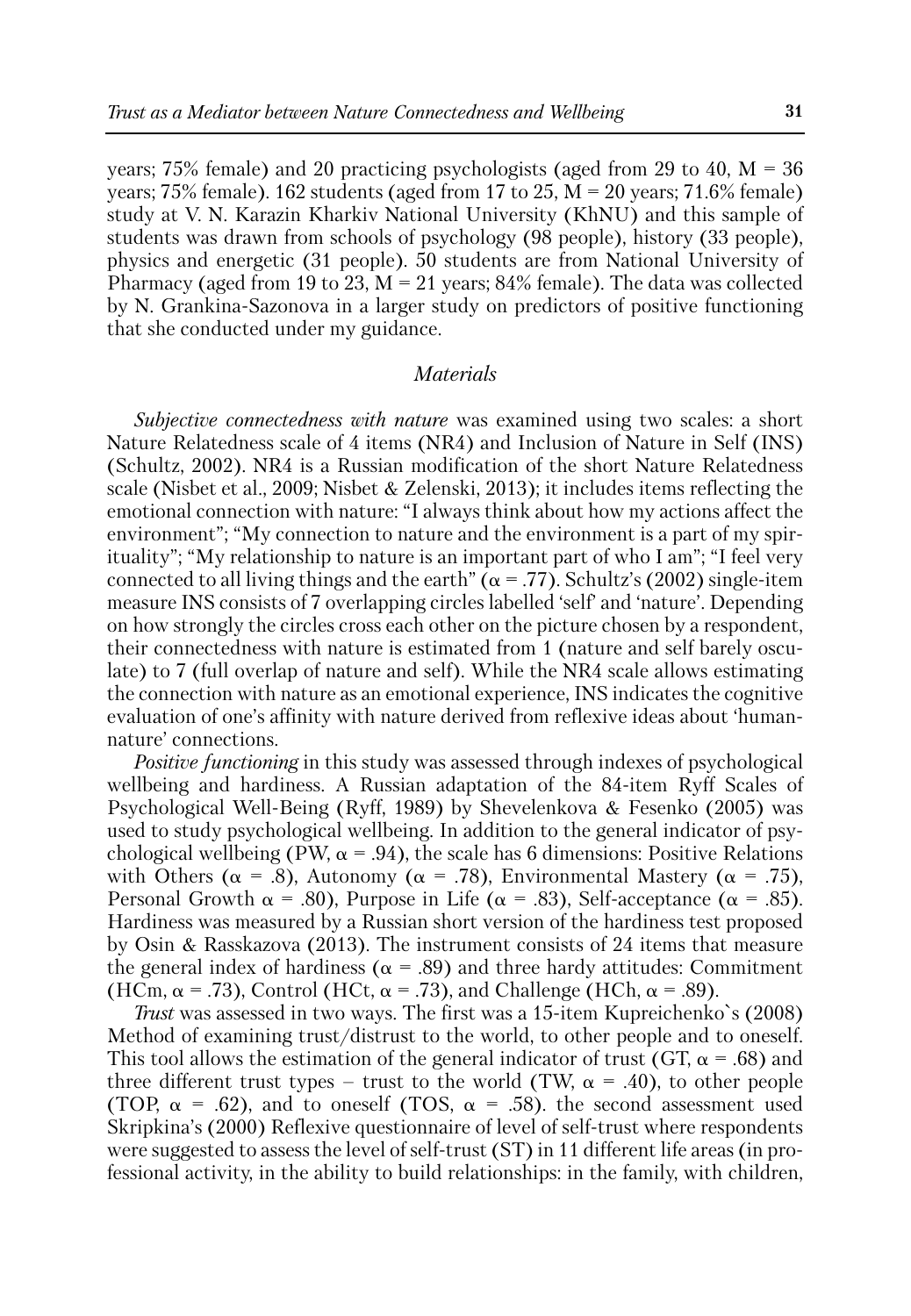with parents, with superiors, etc.) on a 6-point scale ( $\alpha = .78$ ). Since self-trust is measured by both methods, it should be noted that TOS is revealed as trust in one's skills to adequately and objectively what is happening. At the same time, ST rather means trust in oneself as in a person capable to interact effectively with other people.

#### *Results*

Since practicing psychologists who were older than students comprised 14% of the sample, a comparative analysis was carried out for all indicators between this group and the students of the Psychology school. The Mann-Whitney U test indicated no significant differences between these groups, and further analysis was conducted for the entire sample including practicing psychologists. Analysis of the data distribution showed that only 6 of the 16 variables corresponded to the normal distribution: GT, PW, positive relations with others, autonomy, environmental mastery, and self-acceptance. That determined the choice of nonparametric methods.

A gender-stratified comparative analysis revealed differences for three indexes: general trust, trust to other people, and control. Females demonstrated a higher GT ( $p < .05$ ) due to a more conspicuous trust to other people ( $p < .01$ ), while males had a stronger hardy Control attitude (*p* < .05).

The results of the correlation analysis are presented in Table 1. The table includes those indicators of trust and positive functioning with which at least one of the indicators of subjective nature connectedness correlates at the level *p* < .1.H

Both indicators of nature connectedness are closely related ( $\rho = .61$ ) to each other and have statistically significant correlations with indicators of trust. The links of nature relatedness with indicators of trust are most expressed, first of all, in the trust in oneself as a social actor (ST,  $\rho = .27$ ) and, to a lesser extent, in the trust in own objectivity (TOS,  $\rho$  = .18) and GT ( $\rho$  = .16). INS has a statistically significant correlation at  $p < .01$  with ST ( $\rho = .18$ ), and there is a tendency at p.1 to correlate with TW and GT ( $\rho = .11$ , p = .09). TOS doesn't have any significant relations with NR indexes even at the marginally significant level.

Of the two indicators nature connectedness, only NR has though not high but statistically significant correlations with indicators of hardiness and psychological well-being. In addition to the connection with the general hardiness index ( $\rho = .15$ ), NR is significantly correlated with the hardy attitude Challenge ( $\rho = .18$ ). We can also speak about the marginally significant correlations of nature relatedness with two hardy attitudes – Commitment ( $\rho = .11$ ,  $p = .1$ ) and Control ( $\rho = .12$ ,  $p = .06$ ). INS does not have significant correlations with the hardiness indicators, but we can speak about the marginal correlation coefficient between this indicator and the challenge ( $\rho = .11$ ,  $p = .09$ ). NR also correlates with PW ( $\rho = .16$ ), Personal Growth  $(\rho = .16)$  and Self-acceptance  $(\rho = .15)$ . INS is only connected with Personal Growth only at a marginal level of significance ( $\rho = .11$ ;  $p = .09$ ).

Hardiness and psychological wellbeing indicators are closely linked showing correlation coefficients ranging from .29 (Control — Personal Growth) to .76 (Hardiness — Environmental Mastery). The correlation between the general indicators of hardiness and psychological well-being is .74. All indicators of trust have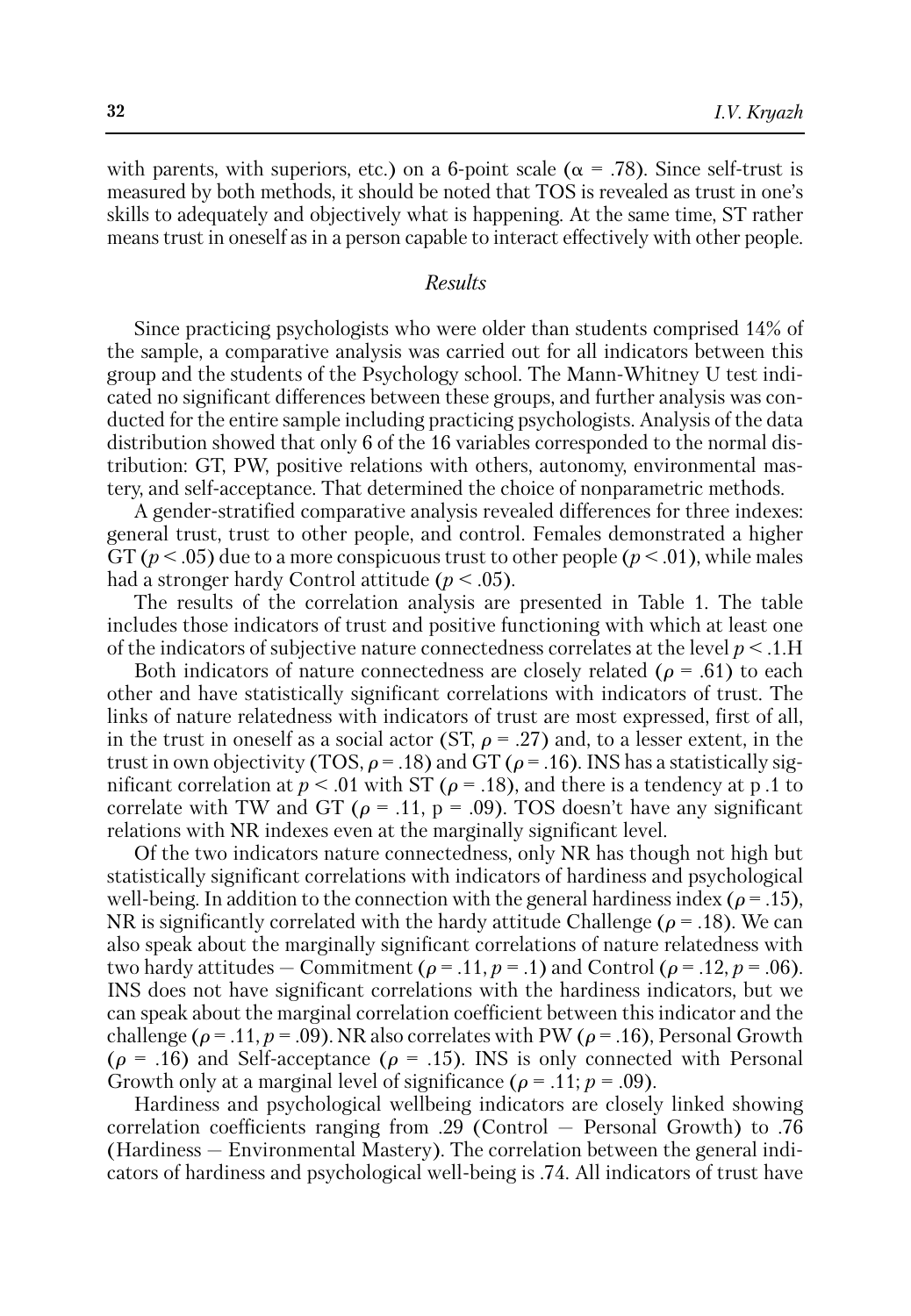statistically significant relations with indicators of positive functioning, primarily with general indicators of psychological well-being and hardiness.

To test the hypothesis that indicators such as GT, TOS and ST can mediate the connection between NR and the indicators of positive functioning (Hardness, Challenge, Psychological Wellbeing, Personal Growth, and Self-acceptance), a regression analysis was used (Baron & Kenny, 1986). Table 2 shows beta coefficients estimated for two types of regression equations: the regression of a positive functioning indicator on NR and the regression of a positive functioning indicator

*Table 1*

|                   | 1.               | 2.           | 3.           | $\overline{4}$ . | 5.           | 6.           | 7.           | 8.           | 9.           | 10.              | 11.          | 12.                | 13.          | 14.          | 15.          |
|-------------------|------------------|--------------|--------------|------------------|--------------|--------------|--------------|--------------|--------------|------------------|--------------|--------------------|--------------|--------------|--------------|
| $1.\,\mathrm{GT}$ | $\mathbf{1}$     |              |              |                  |              |              |              |              |              |                  |              |                    |              |              |              |
| 2. TW             | .72              | $\mathbf{1}$ |              |                  |              |              |              |              |              |                  |              |                    |              |              |              |
| 3. TOS            | .65              | .29          | $\mathbf{1}$ |                  |              |              |              |              |              |                  |              |                    |              |              |              |
| 4. ST             | .42              | .23          | .48          | $\mathbf{1}$     |              |              |              |              |              |                  |              |                    |              |              |              |
| $5. \ \mathrm{H}$ | .53              | .35          | .41          | .60              | $\mathbf{1}$ |              |              |              |              |                  |              |                    |              |              |              |
| 6. HCm            | .48              | .33          | .37          | .59              | .92          | $\mathbf{1}$ |              |              |              |                  |              |                    |              |              |              |
| 7. HCt            | .46              | .29          | .42          | .49              | .89          | .70          | $\mathbf{1}$ |              |              |                  |              |                    |              |              |              |
| 8. HCh            | .49              | .34          | .33          | .51              | .88          | .70          | .74          | $\mathbf{1}$ |              |                  |              |                    |              |              |              |
| 9. PWB            | .52              | .38          | .47          | .56              | .74          | .71          | .64          | .64          | $\mathbf{1}$ |                  |              |                    |              |              |              |
| 10. AU            | .22              | $.14*$       | .36          | .29              | .47          | .38          | .47          | .44          | .63          | $\mathbf{1}$     |              |                    |              |              |              |
| 11. EM            | .46              | .32          | .42          | .53              | .76          | .72          | .67          | .63          | .81          | .45              | $\mathbf{1}$ |                    |              |              |              |
| 12. PG            | .38              | .32          | .34          | .32              | .35          | $.32\,$      | .29          | $.35\,$      | .69          | .39              | .41          | $\mathbf{1}$       |              |              |              |
| 13. PL            | .44              | .35          | .34          | .49              | .56          | .55          | .47          | .47          | .81          | .34              | .63          | .62                | $\mathbf{1}$ |              |              |
| 14. SA            | .47              | .33          | .46          | $.52\,$          | .67          | .62          | .57          | .60          | .84          | .50              | .50          | $.68\,$            | .43          | $\mathbf{1}$ |              |
| 15. NR4           | $.16*$           | .10          | $.18**$      | .27              | $.15*$       | $.11\dagger$ | $.12\dagger$ | $.18**$      | $.16*$       | .12 <sub>1</sub> | $.13\dagger$ | $.16*$             | $.13\dagger$ | $.15*$       | $\mathbf{1}$ |
| 16. INS           | .11 <sup>†</sup> | $.11\dagger$ | $.08\,$      | $.18**$          | .08          | $.08\,$      | $.02\,$      | $.11\dagger$ | $.07\,$      | .04              | .05          | $.11$ <sup>+</sup> | .10          | .04          | .61          |

**Intercorrelations of Variables (Spearmen's ) — Study 1 (n = 232)**

 $p < .001$ , except for  $\dagger p < .10$ ,  $\dagger p < .05$ ,  $\dagger \dagger p < .01$  (two-tailed), statistically insignificant correlations are in italics.

*Note.* 1. GT – general trust, 2. TW – trust to world, 3. TOS – trust to oneself as subscale, 4. STG — self-trust as a general indicator after Skripkina's questionnaire, 5. H — hardiness, 6. HCm hardiness as commitment, 7. HCt — hardiness as control, 8. HCh — hardiness as challenge, 9. PWB psychological wellbeing (C. Riff's model), 10. AU — autonomy, 11. EM — environmental mastery, 12. PG — personal growth, 13. PL — purpose in life, 14. SA — self-acceptance, 15. NR4 — short nature relatedness scale, 16. INS — inclusion of nature in self scale.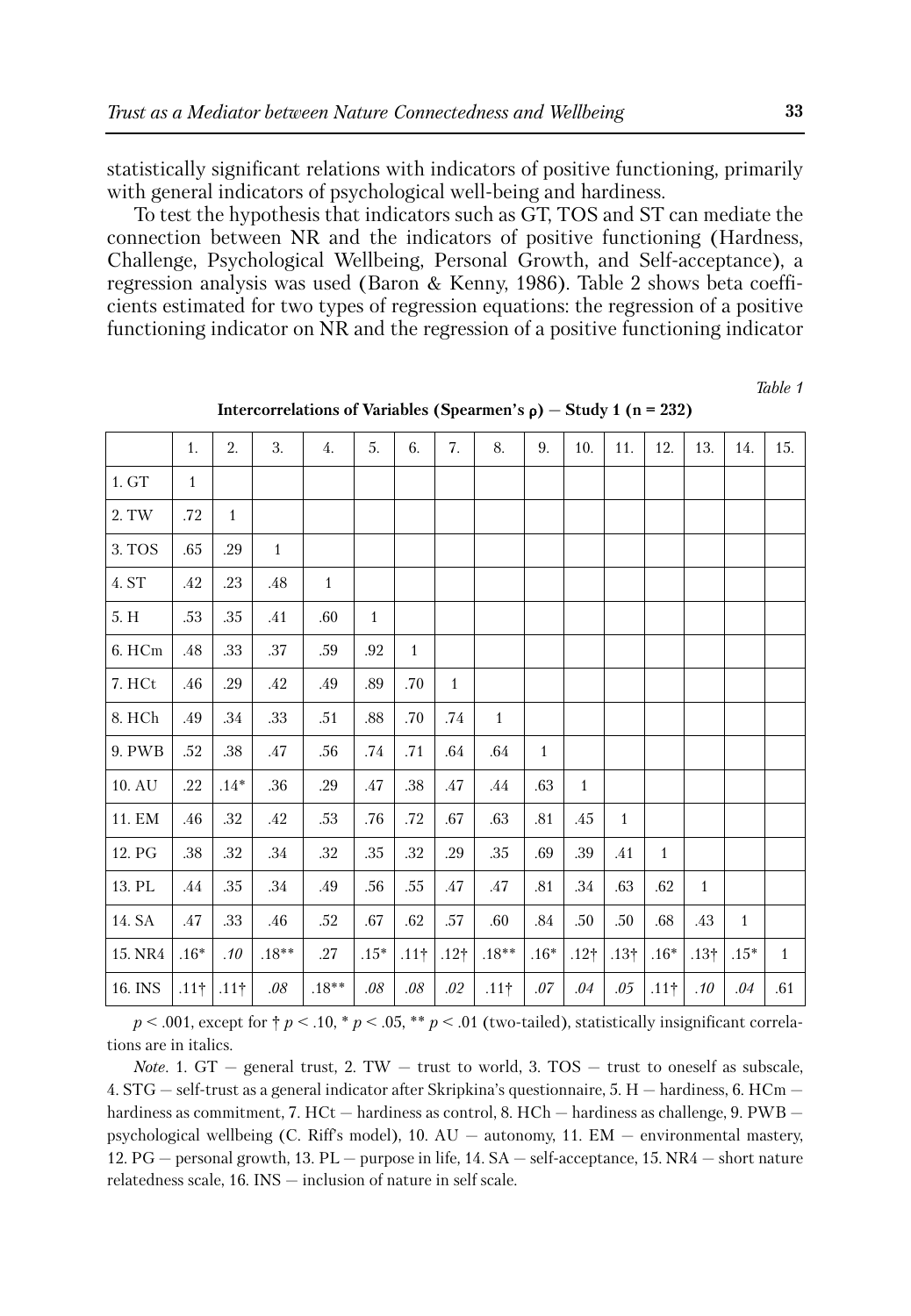*Table 2*

| Depen-<br>dent<br>variable | Pre-        |              | <b>Predictors</b> |     |              |             | <b>Predictors</b> |              | <b>Predictors</b> |        |              |
|----------------------------|-------------|--------------|-------------------|-----|--------------|-------------|-------------------|--------------|-------------------|--------|--------------|
|                            | dic-<br>tor | $R^2$<br>adj | <b>GT</b>         | NR4 | $R^2$<br>adj | <b>TOS</b>  | NR4               | $R^2$<br>adj | <b>ST</b>         | NR4    | $R^2$<br>adj |
|                            | NR4         |              | <b>Beta</b>       |     |              | <b>Beta</b> |                   |              | <b>Beta</b>       |        |              |
| Н                          | $.13*$      | $.013*$      | $.52**$           | .06 | $.28**$      | $.40**$     | .07               | $.17***$     | $.61***$          | $-.02$ | $.36**$      |
| HCh                        | $.16*$      | $.021*$      | $.47**$           | .09 | $.24***$     | $.32**$     | .11               | $.12**$      | $.50**$           | .03    | $.26**$      |
| <b>PWB</b>                 | $.14*$      | $.014*$      | $.53***$          | .06 | $.29**$      | $.48**$     | .06               | $.25***$     | $.59**$           | $-.02$ | $.35***$     |
| <b>PR</b>                  | $.14*$      | $.015*$      | $.39**$           | .09 | $.17***$     | $.37**$     | .08               | $.15***$     | $.34***$          | .05    | $.13***$     |
| <b>SA</b>                  | $.15*$      | $.018*$      | $.45***$          | .09 | $.22**$      | $.46**$     | .08               | $.23**$      | $.52**$           | .02    | $.28**$      |

**Regression Equations Using Nature Relatedness and Trust Indicators to Predict Indicators of Hardiness and Psychological Wellbeing**

*\* p* < .05; *\*\*p <* .001.

*Note.* H – hardiness, HCh – hardiness as challenge,  $PWB$  – psychological wellbeing (C. Riff's model),  $PG$  — personal growth,  $SA$  — self-acceptance,  $NR4$  — short nature relatedness scale,  $INS$  inclusion of nature in self scale; GT — general trust, TOS — trust to oneself as subscale, ST — self-trust as a general indicator after Skripkina's questionnaire.

on NR and one of the trust indicator. (For all three of the above mentioned indicators of trust, it was confirmed that they significantly regress on NR, although the RІ coefficients were small, within .015 to .06.)

In all cases, the involvement of a trust attitude in the regression equation led to a decrease in the NR beta coefficients that was especially noticeable for ST. NR beta coefficients while controlling for ST are closed to zero, and even change the sign to negative with such dependent variables as PW and hardiness. The weakening effect of TOS and GT is less expressed but reduces NR beta coefficients to statistically insignificant levels.

Although INS does not have statistically significant connections to positive functioning indicators, Sobel's test showed that adding of ST to the regression model causes a significant change in beta coefficients when hardiness and PW are considered as dependent variables. In both cases this is combined with a change in the sign of INS to negative.

Given that the effect provided by GT and TOS varies very little, a number of more complex regression models have been further analyzed. Indicators of positive functioning were considered as dependent variables, and NR, ST, and one oftwo variables — GT or TOS — were regarded as regressors (Table 3). Comparison of the two sets of regression models supports GT as a stronger predictor than TOS. Models with general trust better explain the variability of the dependent variables (higher RІ), and GT has higher beta coefficients. Therefore, ST and GT were included as manifest variables for trust as a latent variable into structural models that describe the specificity of the association between nature connectedness and positive functioning.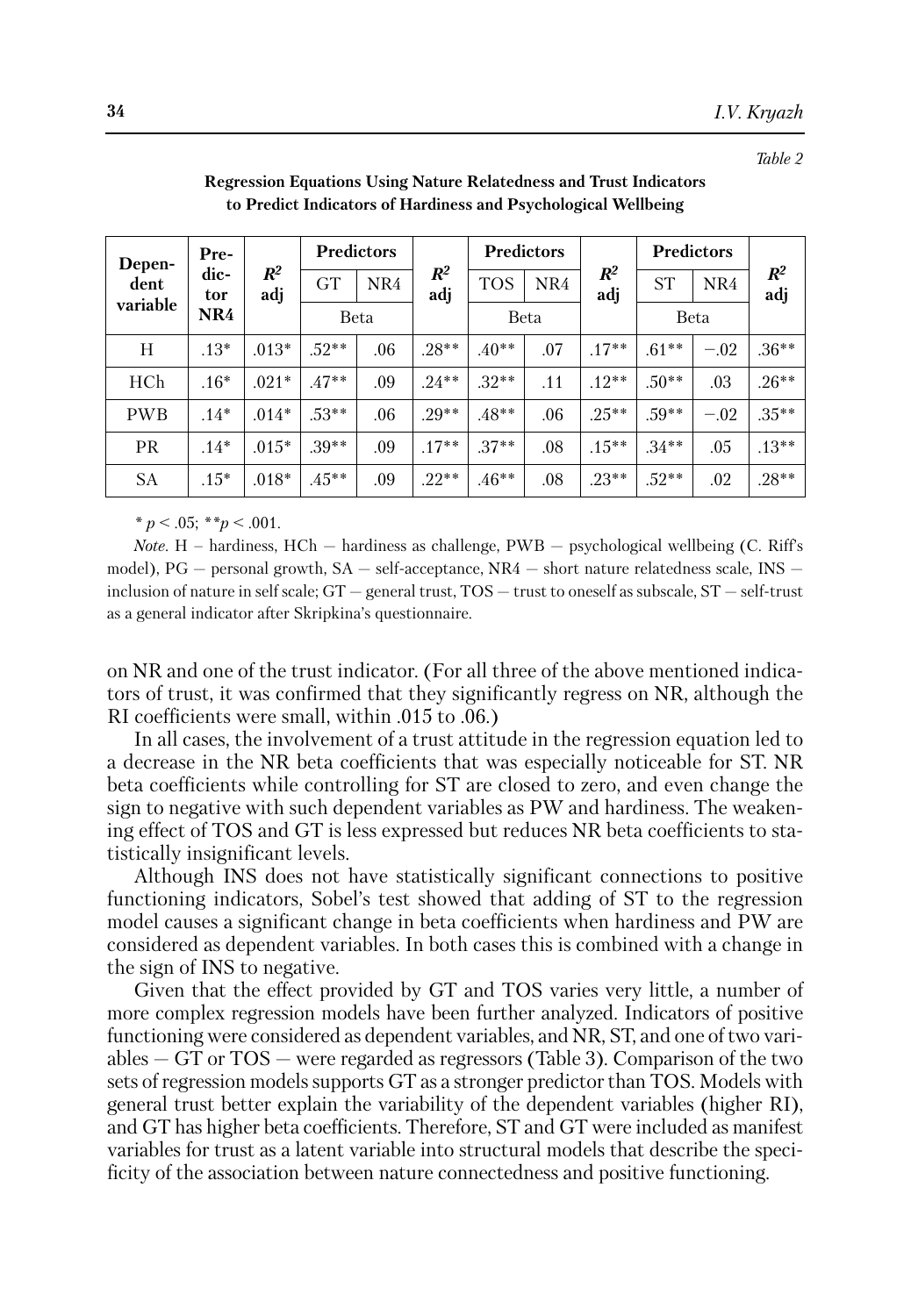| ss and Trust Types for Positive Functioning |            |    |    |  |  |  |  |  |  |  |  |
|---------------------------------------------|------------|----|----|--|--|--|--|--|--|--|--|
| Dependent variable                          |            |    |    |  |  |  |  |  |  |  |  |
|                                             | <b>PWB</b> | РG | SА |  |  |  |  |  |  |  |  |

**Predictive Role of Nature Relatedne** 

| Predictors       | Dependent variable |         |          |          |          |            |         |         |          |          |  |  |  |  |
|------------------|--------------------|---------|----------|----------|----------|------------|---------|---------|----------|----------|--|--|--|--|
|                  | Н                  |         | HCh      |          |          | <b>PWB</b> |         | PG      | SА       |          |  |  |  |  |
| NR4 (Beta)       | $-.03$             | $-.03$  | .02      | $.03**$  | $-.02$   | $-.03$     | .05     | .040    | .01      | .01      |  |  |  |  |
| ST (Beta)        | $.47**$            | $.53**$ | $.36**$  | $.44***$ | $.44***$ | $.46**$    | $.21*$  | $.21*$  | $.40**$  | $.39**$  |  |  |  |  |
| GT (Beta)        | $.33**$            |         | $.32**$  |          | $.34***$ |            | $.30**$ |         | $.29**$  |          |  |  |  |  |
| TOS (Beta)       |                    | $.16*$  |          | .12      |          | $.27**$    |         | $.27**$ |          | $.28**$  |  |  |  |  |
| $\boldsymbol{F}$ | 62.4               | 47.3    | 39.0     | 27.5     | 60.2     | 51.7       | 19.2    | 17.3    | 39.8     | 38.9     |  |  |  |  |
| $R^2$            | $.45**$            | $.38**$ | $.34***$ | $.27**$  | $.44***$ | $.41**$    | $.20**$ | $.19**$ | $.34***$ | $.34***$ |  |  |  |  |

 $* p < .01; ** p < .001.$ 

*Note.* 1) H — hardiness, HCh — hardiness as challenge, PWB — psychological wellbeing (C. Riff's model),PG — personal growth, SA — self-acceptance, NR4 — short nature relatednessscale, ST — self-trust as a general indicator after Skripkina's questionnaire, GT — general trust, TOS — trust to oneself as subscale. 2) Empty cells mean that the corresponding variable has not been included into the model.

Structural models have been developed that describe the correspondences between nature connectedness, trust, and indicators of psychological wellbeing or/and hardiness. Structural models were estimated using the SEPATH module of Statistica 7; the method of Asymptotically Distributed Free (Gramian) estimation (ADFG), which is one of the appropriate methods for non-normal data, was used (Steiger, 1995; Schumacker & Lomax, 2010). Each model includes three latent variables, the first two of which are present in all models: nature connectedness defined by two manifest variables NR and INS, and trust manifested by GT and ST. Model 1 describes the trust-mediated influence of nature connectedness on PW manifested by Personal Growth and Self-acceptance (Figure 1). According to fit indexes, this model corresponds to empirical data:  $\chi^2(7) = 11.1$ ; *p* = .13; GFI = .985; AGFI = .955; RMSEA = .05.

Model 2, which includes Hardiness manifested by Control and Challenge (Figure 2), was also confirmed:  $\chi^2(7) = 10$ ;  $p = .17$ ; GFI = .987; AGFI = .96;  $RMSEA = .046$ .

Models 3 and 4 contain a latent variable referred to as positive functioning. Model 3, in which this latent variable is defined through Challenge, Personal Growth, and Self-acceptance (Figure 3), had satisfactory fit indexes:  $\chi^2(12) = 7.3$ ; *p* = .14; GFI = .981; AGFI = .955; RMSEA = .044.

Model 4 (Figure 4), in which the positive functioning is manifested by two general indicators — hardiness and PW, had in general a little higher fit indexes:  $\chi^2(7) = 10.5$ ; *p* = .16 GFI = .986; AGFI = .957; RMSEA = .047. Also the Akaike information criterion indicates that Model 4 (.166) is preferable to Model 3 (.213).

 $\overline{\phantom{0}}$ 

*Table 3*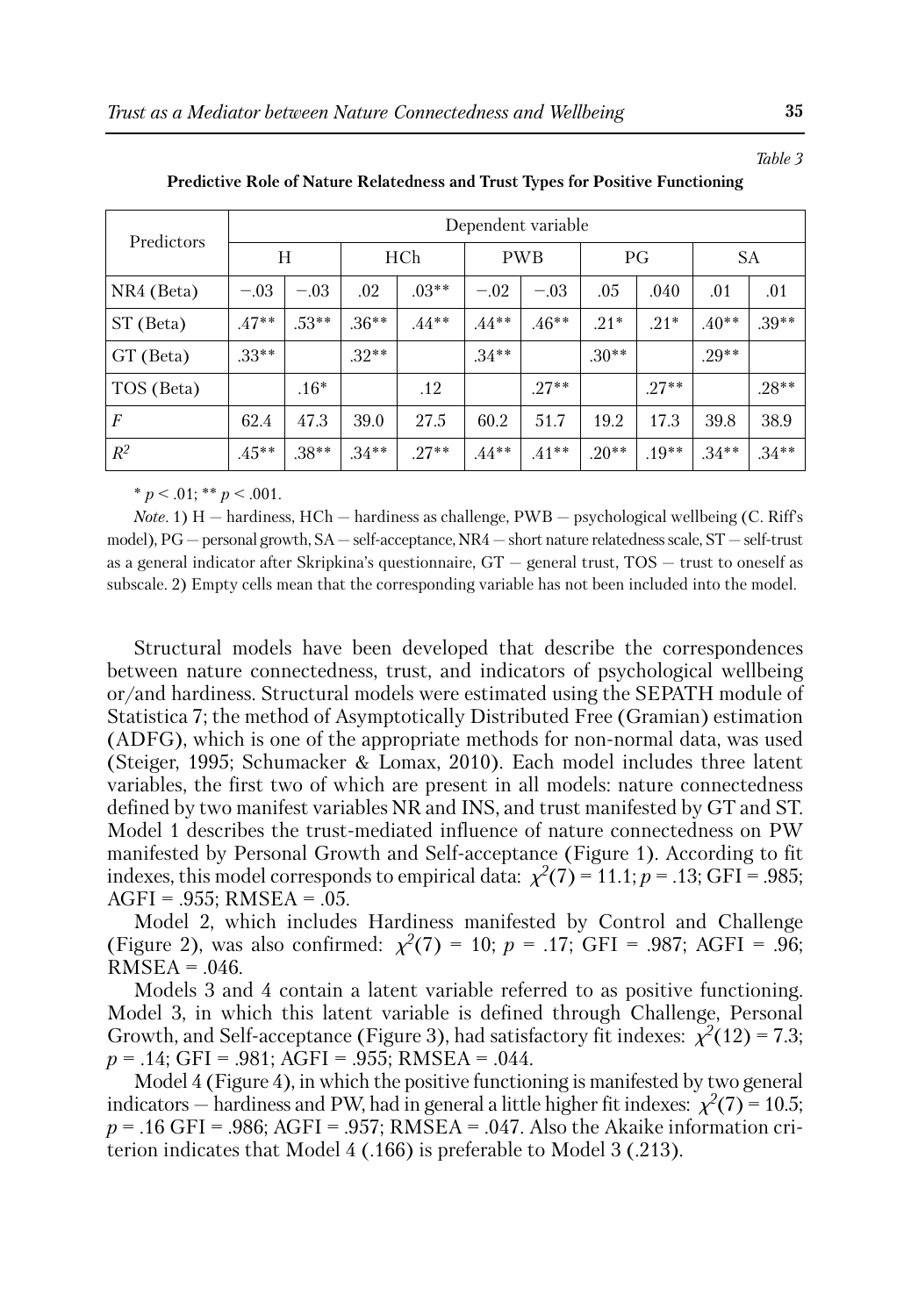*Figure 1*

## **Structural Model 1 of the Mediated Influence of Nature Connectedness on Psychological Wellbeing**



*Figure 2*

#### **Structural Model 2 of The Mediated Influence of Nature Connectedness on Hardiness**



*Figure 3*

#### **Structural Model 3 of the Mediated Influence of Nature Connectedness on Positive Functioning Manifested by Three Variables**

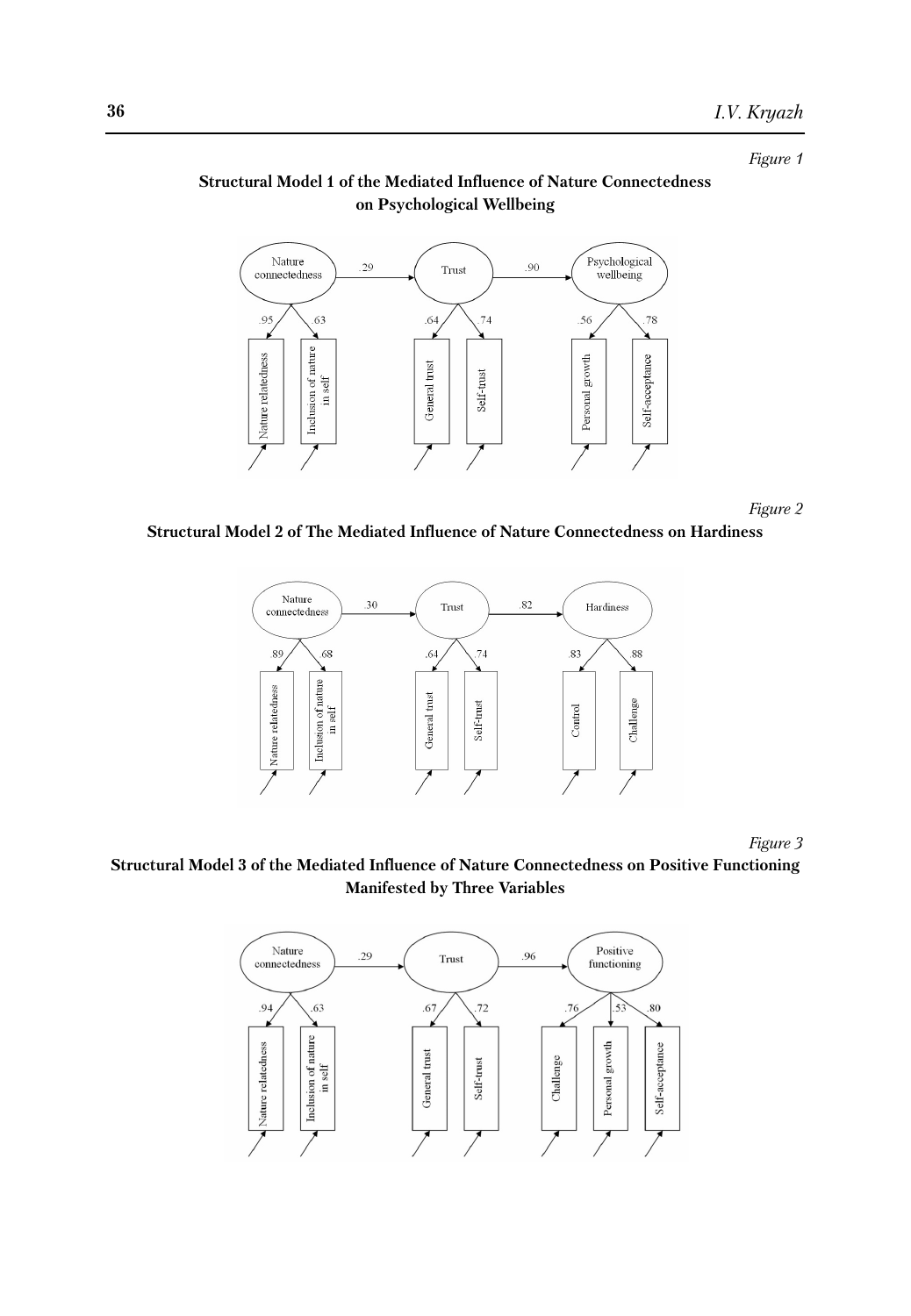#### *Figure 4*

#### **Structural Model 4 of the Mediated Influence of Nature Connection on Positive Functioning Manifested by Two Variables**



#### *Discussion*

Study 1 did not reveal gender differences in nature connectedness that is at odds with the tendency (confirmed by many studies) for more expressed environmental attitudes in females (Zelezny, Chua, & Aldrich, 2000; Raudsepp, 2001; Kryazh, 2012; etc.), but it agrees with the data of a series of studies on the connectedness with nature (Bruni & Schultz, 2010; Capaldi et al., 2014; Mayer & Frantz, 2004).

The correlation of the two indicators of nature connectedness in this study (.61) is close to the results obtained by Zelenski & Nisbet (2014) on the Canadian student samples (.66). Correlations involving INS were weaker than the correlations for NR, and it is consistent with the study of Tam (2013). That is, the emotional component of the connection with nature is more important than the cognitive one for the personal wellbeing and hardiness. However, the correlations of INS and NR with the scales of psychological wellbeing are inferior to that given by Zelenski & Nisbet (2014) (in the range of .11 to .36). Along with it (as in the mentioned study), in our case, from Ryff's subscales PG is closely related to nature connectedness. Besides, according to our data, the connection with nature is important for Self-acceptance and Challenge as the hardy attitude.

The primary goal of this study was to determine whether the influence of nature connectedness on PW and hardiness is mediated by trust. The results of regression analysis and structural equation modeling suggest that trust really acts as a mediator between subjective connection with nature and PW, as well as hardiness. In such a nature connectedness context psychological wellbeing and hardiness can be qualified as indicators of a more general tendency of a person to positive functioning. At the same time an important role precisely belongs to trust in oneself as to a subject of social interaction who can find mutual understanding and build relationships with others. In other words, the experience of one's own connection with nature will promote positive functioning as long as it maintains trust as a fundamental attitude towards life and oneself.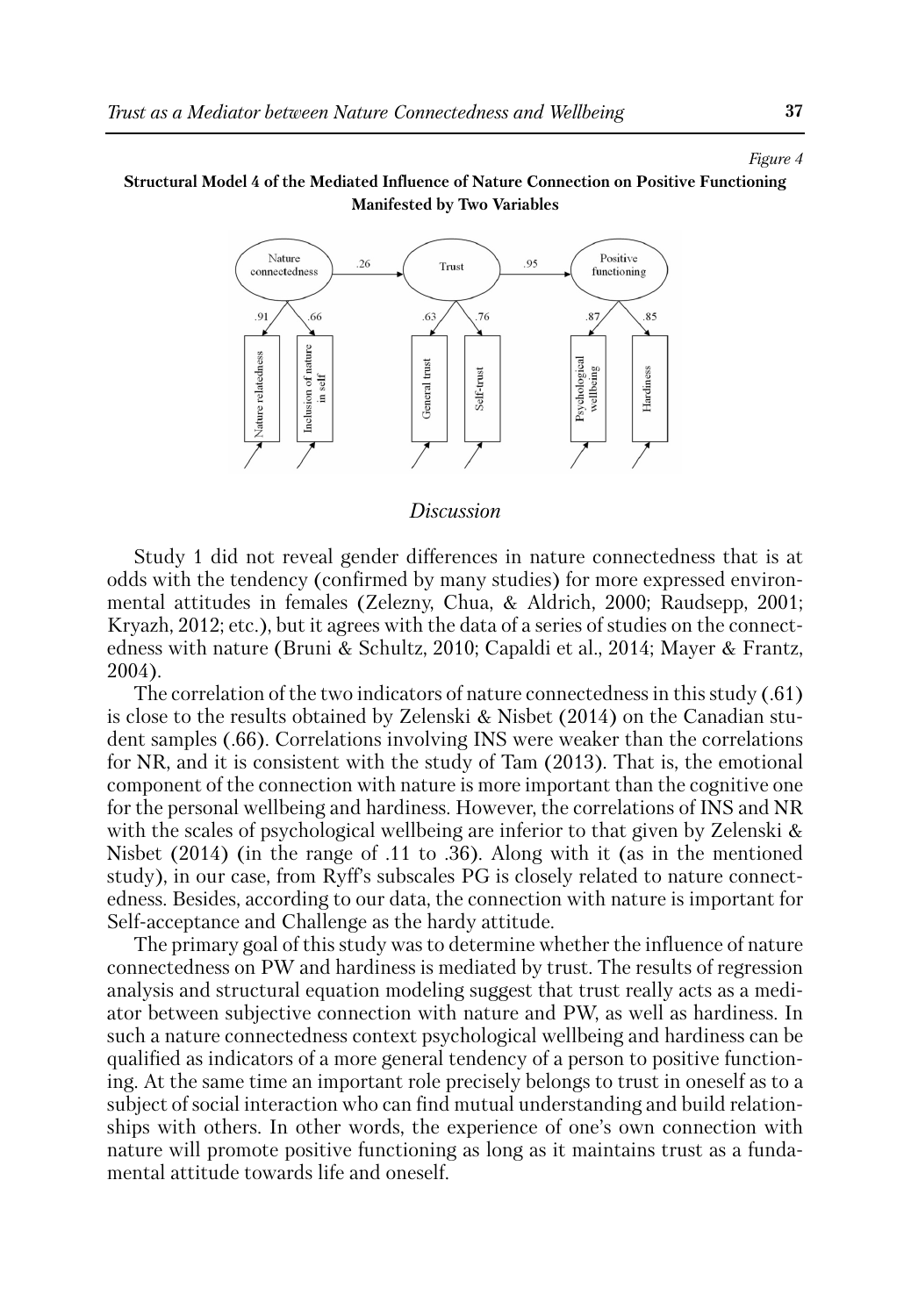However, when speaking about the positive role of nature connectedness, it should be noted that according to the results of Study 1, its impact on development and the readiness to cope with challenge should be assessed as weak. At the same time, positive functioning is realized through self-acceptance and openness to change, which allows considering these changes as opportunities for personal development. As for trust, although it is closely related to the indicators of positive functioning, it stands as a separate psychological formation, by which the emotional connection with the natural environment is converted into positive functioning.

#### **Study 2**

The assumption that trust and sense of coherence may be mediators between nature connectedness and subjective wellbeing was examined in this study. Alongside this, it is assumed that trust as an affective attitude, and sense of coherence can be considered in one bundle as forms of manifestation of undifferentiated deep trust.

## *Method*

The study was conducted in Ukraine and Belarus. The study involved 276 students (17–25 years  $M = 20.5$  years, 64.5% female). Of the 183 Ukrainian students  $(17–25 \text{ years}, M = 20.7 \text{ years}, 62.8\% \text{ female})$  73 were undergraduates of the School of Psychology KhNU, 110 (18–24 years  $M = 20$  years, 44.6% female) specializing in various fields of knowledge in different Ukrainian universities. Of the 93 Belarusian students (18–24 years,  $M = 20$  years, 67.7% female), 50 people specialized in psychology at the Belarusian State University  $(18–23 \text{ years}, M = 20 \text{ years})$ 72% female); 43 people studied at the Faculty of Health-Oriented Physical Training and Tourism at the Belarusian State University of Physical Culture (18–24 years old M = 20.1 years, 62.8% female) 1 . Study 2 was a part of a larger study on environmental attitudes as predictors of subjective wellbeing.

*Subjective connectedness with nature* was studied using the same two techniques applied in Study 1: NR4 ( $\alpha$  = .78) and INS.

*Subjective wellbeing* (SW) was assessed using two scales: Perrudet-Badoux, Mendelsohn, Chiche Scale of Subjective Wellbeing (SSW) adapted by M.V. Sokolova (1996) (17 items,  $\alpha = .84$ ) and Diener's Satisfaction with Life scale (SWL) adapted by Leontiev & Osin (2008) (5 items,  $\alpha = .84$ ). SSW was used to identify the emotional component of SW while SWL measured the cognitive component of SW.

*Trust* was investigated through 15-item Kupreichenko's (2008) Method of examining trust/distrust with the general trust indicator (GT,  $\alpha$  = .63) and subscales of trust to oneself (TOS,  $\alpha$  = .65), to other people (TOP,  $\alpha$  = .46), and to the world (TW,  $\alpha$  = .43).

<sup>1</sup> The author is grateful to Head of the Department of Psychology Prof. Igor A. Furmanov (BSU) and Dean of the Faculty HPT Natalia M. Masharskaya (BSUPC) for their help in organizing the study.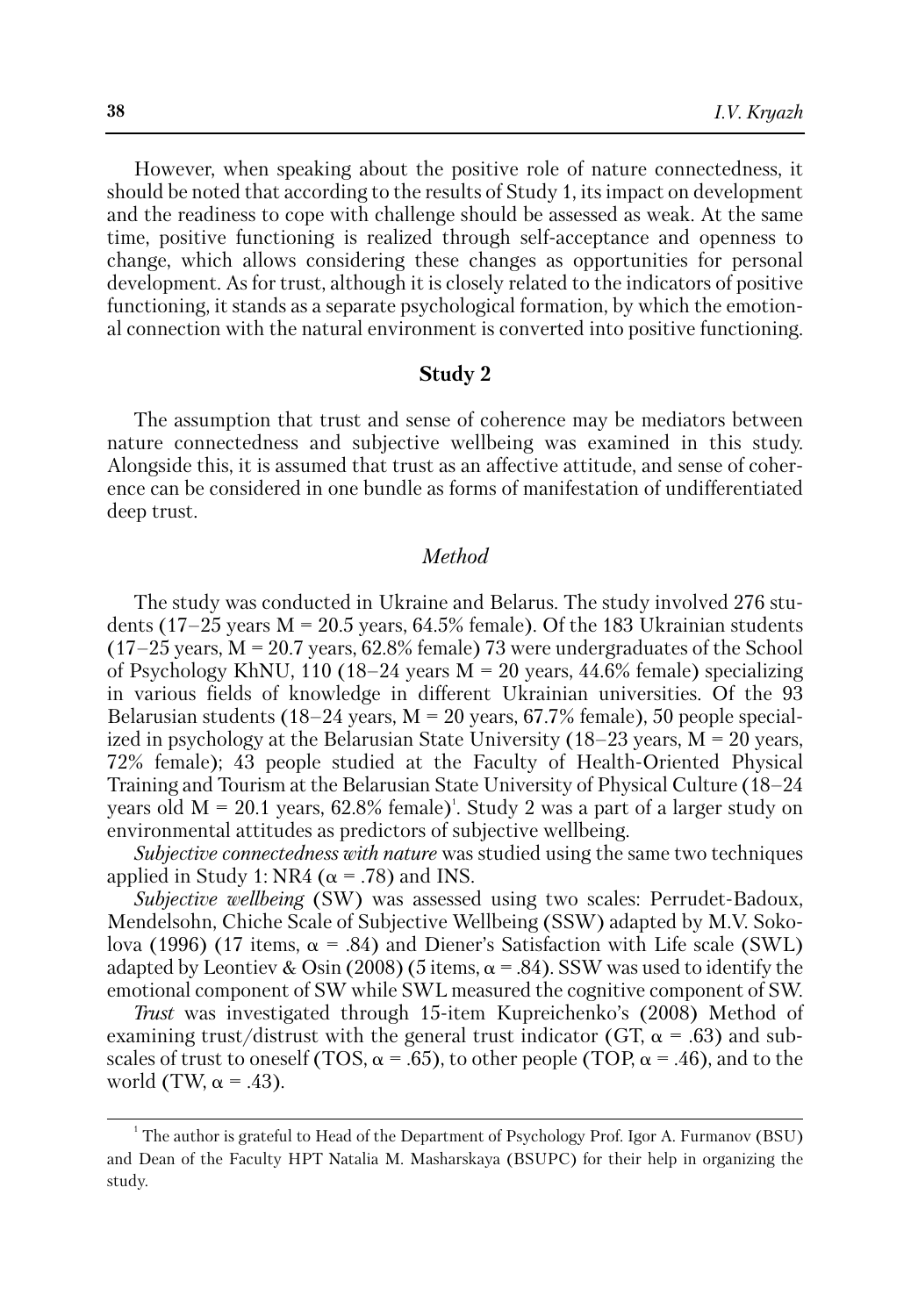*Sense of coherence* (SOC) was studied using M.N. Dymshits's English translation of the Orientation to Life Questionnaire. Taking into account the research of E.N. Osin (2007), the variant of scale was used including 27 items ( $\alpha$  = .84), of which 9 items measure comprehensibility ( $\alpha$  = .67), 10 items – manageability ( $\alpha$  = .66), and 8 items – meaningfulness ( $\alpha$  = .69).

#### *Results*

A comparative analysis was carried out on all indicators for groups of Ukrainian and Belarusian students. Since Tests of Normality showed a violation of the normal distribution for all variables except SSW, SWL, GT, and SOC, the Mann-Whitney U test was applied. Significant differences were revealed for SOC (*p* <.05) and meaningfulness ( $p = .000$ ), both indicators are higher for the Ukrainian students. Gender differences revealed that female subjects have higher GT than male (*p* < .05) due to more expressed TOP ( $p < .001$ ) and TW ( $p < .05$ ).

Table 4 includes those indicators, SW, trust and coherence, with which at least one of the indicators of subjective nature connectedness correlates at the level  $p < 1$ . NR is significantly linked with cognitive (SWL,  $\rho = .14$ ) and emotional (SSW,  $\rho = -.13$ ) components of subjective wellbeing, with GT, and is connected at a marginal level of significance with TW ( $\rho = .11$ ,  $p = .07$ ) and TOS ( $\rho = .11$ ,  $p = .06$ ), but the strongest connection is found with meaningfulness ( $\rho = .20$ ). INS is also most closely related to meaningfulness ( $\rho = .21$ ) and has significant correlations with SWL ( $\rho$  = .13) and GT ( $\rho$  = .12) and a marginally significant correlation with TW  $(\rho = .10, p = .09)$ . TOP, as in Study 1, does not correlate with indicators of nature connectedness, and of all SOC indicators, only meaningfulness is linked with NC-4.

*Table 4*

|                                           | <b>SSW</b> | <b>SWL</b> | Mf  | <b>GT</b>    | TW     | <b>TOS</b> | $\overline{\text{NR4}}$ | <b>INS</b> |
|-------------------------------------------|------------|------------|-----|--------------|--------|------------|-------------------------|------------|
| Scale of subjective wellbeing $-$ SSW     | 1          |            |     |              |        |            |                         |            |
| Satisfaction with life – SWL              | $-.51$     | 1          |     |              |        |            |                         |            |
| $Meaningfulness - Mf$                     | $-.52$     | .45        | 1   |              |        |            |                         |            |
| General $trust - GT$                      | $-.43$     | .31        | .45 | $\mathbf{1}$ |        |            |                         |            |
| Trust to world – TW                       | $-.32$     | $.14*$     | .44 | .68          | 1      |            |                         |            |
| Trust to oneself as subscale $-$ TOS      | $-.34$     | .30        | .23 | .64          | .16    | 1          |                         |            |
| Short nature relatedness scale $- NR4$    | $-.13*$    | $.14*$     | .20 | $.14*$       | $.11+$ | .111       | 1                       |            |
| Inclusion of nature in self scale $-$ INS | $-.06$     | $.13*$     | .21 | $.12*$       | $.10+$ | .04        | .59                     |            |

**Intercorrelations** of **Variables (Spearmen's**  $\rho$ **)**  $-$  **Study** 2 **(n** = 276)

 $p < .001$ , except for  $\dagger p < .10$ ,  $p < .05$ ,  $\ast p < .01$  (two-tailed), statistically insignificant correlations are in italics.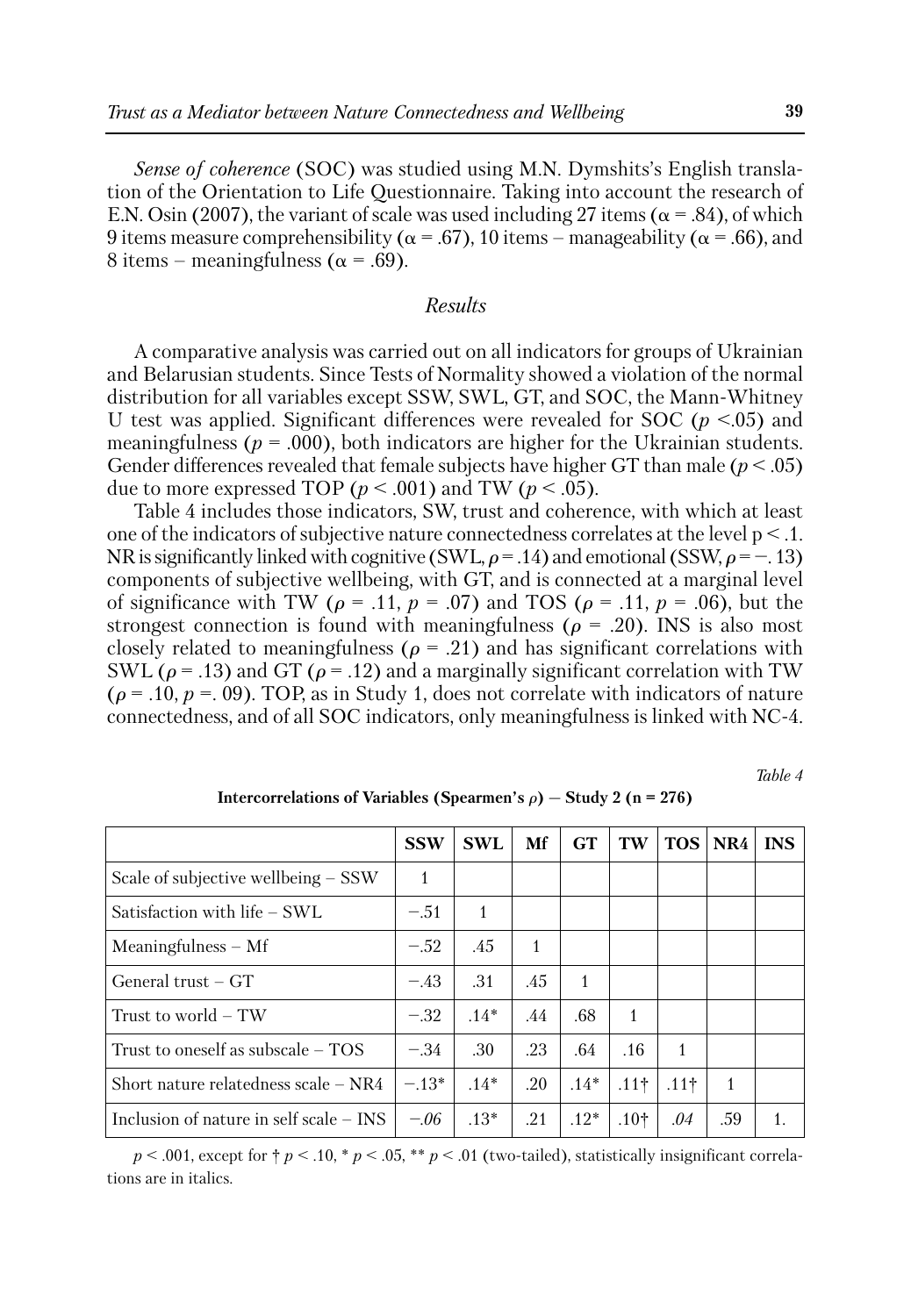To check whether meaningfulness and trust indicators mediate connection between subjective nature connectedness and wellbeing indicators, a number of regression equations have been estimated. The results presented in Table 5 indicate meaningfulness as a strong mediator, which in fact completely explains the connection between NR and SSW. The value of GT as a mediator is less expressed, and TW and TOS perform as low mediators for NR only in relation to the emotional component of wellbeing (SSW).

The low influence of INS on SWL ( $\beta$  = .12,  $R^2_{\text{adj}}$  = .01) is reduced to nothing (Beta = .03) when controlling the meaningfulness  $\overline{(R^2_{\text{adi}} - .22)}$  and insignificantly diminishes (Beta = .09) when controlling  $GT(R^2_{ad} = .11)$ . Although INS does not have a statistically significant influence on SSW (Beta  $=$   $-$ .08), the inclusion of meaningfulness in the regression equation yields a significant change of the Beta-coefficient INS with a reversal of the sign to negative (Beta = .03).

The evaluation of more complex regression equations involving more than two predictors showed that, along with meaningfulness as a strong predictor, GT or TW in conjunction with TOS also mediate the relationship between subjective connectedness with nature and wellbeing (Table 6).

Structural models with a mediator between two latent variables of nature connectedness and subjective wellbeing were checked. The manifest variable GT (fit indexes of the model:  $\chi^2(4) = 2.7$ ;  $p = .61$ ; GFI = .996; AGFI = .984; RMSEA = .000), the latent variable manifested by TW and TOS ( $\chi^2(8) = 18.2$ ; *p* = .02; GFI = .976; AGFI = .932; RMSEA = .068), the manifest variable Mf ( $\chi^2(4)$  = 1.2; *p* = .87; GFI = .998; AGFI = .992; RMSEA = .000) were sequentially considered as mediators. Alternative models of direct influence of nature connectedness on subjective wellbeing were also tested, where variables that manifested wellbeing were added to variables that served as mediators in the models described above. Lower fit indexes were obtained by models with GT ( $\chi^2(4) = 3.6$ ,  $p = .47$ ; GFI = .994; AGFI = .979; RMSEA = .000) and Mf ( $\chi^2(4)$  = 5.4;  $p = .25$ ; GFI = .991; AGFI = .966; RMSEA = .036); and higher indexes belonged to models with TW and TOS  $(\chi^2(8) = 9.7; p = .28;$ GFI =  $.997$ ; AGFI =  $.966$ ; RMSEA =  $.03$ ).

According to the assumption that personal trust and a sense of connectedness are based on pre-trust, a structural model with a mediator — the latent variable manifested GT and Mf (Figure 5) was tested. This model received high fit indexes:  $\chi^2(7) = 5.4$ ; *p* = .61; GFI = .992; AGFI = .976; RMSEA = .000.

#### **Discussion**

Study 2 also showed the absence of gender differences in attitudes towards nature. No differences were also found in indicators of connectedness with nature between Ukrainian and Belarusian students. This can be estimated as an expected result taking into account the proximity of these two Slavic cultures. The lower meaningfulness in the group of Belarusian students, which determines a lower sense of coherence as a whole, is in some way consistent with Satzuk's (2014) data on the low SOC levels among Belarusian students that were explained by the author as lack of choice and inconsistency of demands in the existing educational system.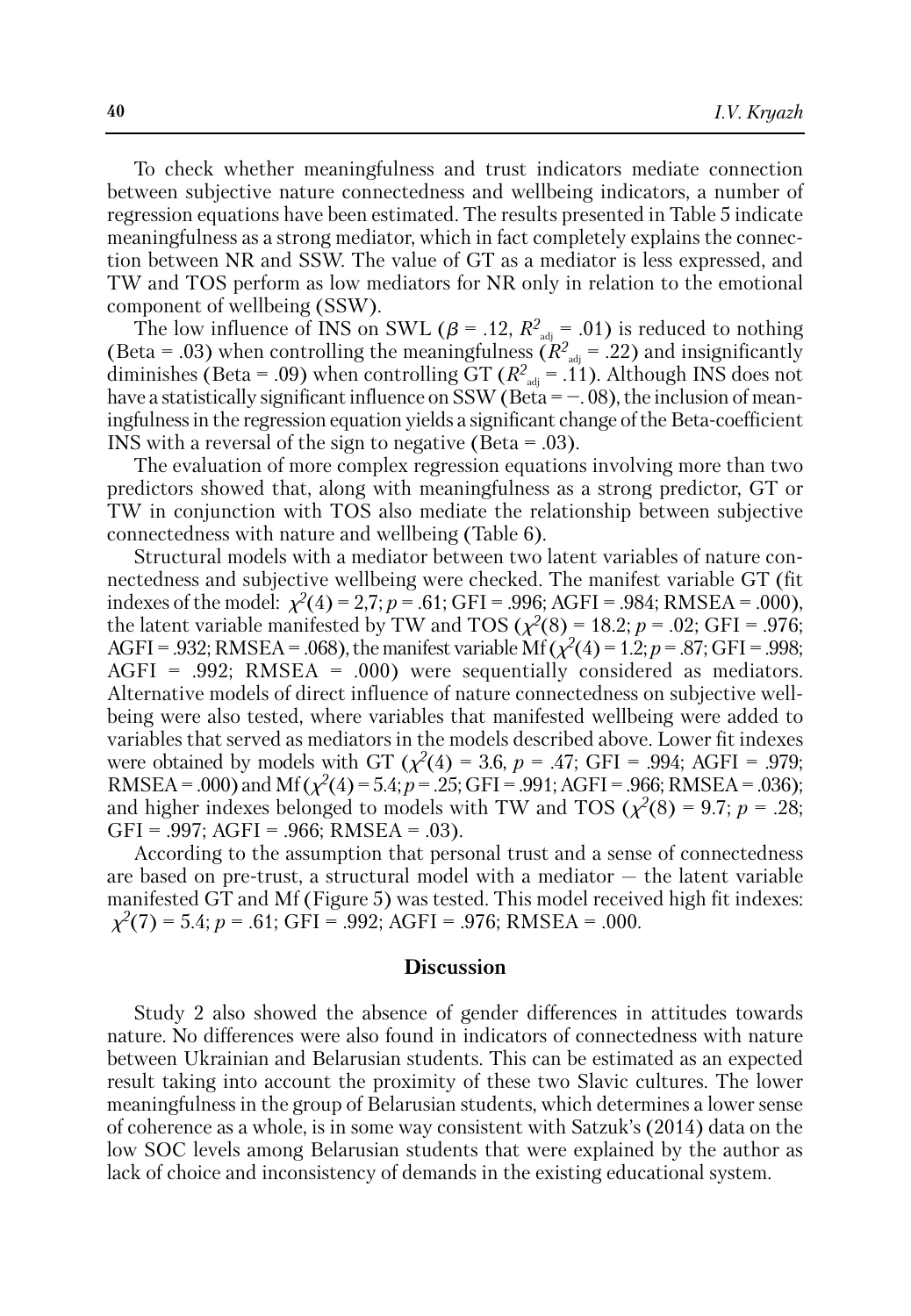| Predictors | $\boldsymbol{R}^2_{\rm adj}$<br>NR4<br><b>TOS</b><br>$\boldsymbol{R}^2_{\text{adj}}$<br>NR4 | Beta<br>Beta | $.12***$<br>$-08$<br>$-33**$<br>$.12***$<br>$-08$ | $.09**$<br>$\Xi$<br>$27**$<br>$.04***$<br>$.12*$ | general<br>satisfaction with life, NR4 - short nature relatedness scale, Mf - meaningfulness, GT | $Table 6$<br>Predictive Role of Nature Connectedness, Meaningfulness and Trust for Subjective Wellbeing |                    | SWL        | $\sum$<br>$\ddot{\mathrm{C}}$ | 0 <sup>2</sup><br>$\ddot{\circ}$<br>0 <sup>3</sup><br>0 <sup>3</sup> | 46**<br>$*0^{**}$<br>46**<br>$.41***$ | $.14*$<br>$.14*$ | $-0.8$<br>$-0.08$ | $18**$<br>$.18***$ | 19.0<br>21.7<br>23.9<br>29.0 | $.25**$<br>$.23**$<br>$.25**$<br>$.24***$ | $\overline{1}$<br>$\ddot{ }$<br>$1 - TNT$   |
|------------|---------------------------------------------------------------------------------------------|--------------|---------------------------------------------------|--------------------------------------------------|--------------------------------------------------------------------------------------------------|---------------------------------------------------------------------------------------------------------|--------------------|------------|-------------------------------|----------------------------------------------------------------------|---------------------------------------|------------------|-------------------|--------------------|------------------------------|-------------------------------------------|---------------------------------------------|
| Predictors | TW                                                                                          |              | $.34**$<br>$\overline{1}$                         | $15*$                                            |                                                                                                  |                                                                                                         |                    |            | $\ddot{0}$                    |                                                                      | .46**                                 |                  | $-0.8$            | $.18***$           | 23.8                         | $.25**$                                   |                                             |
|            | $\boldsymbol{R}^2$ adj                                                                      |              | $.22***$                                          | $.11***$                                         |                                                                                                  |                                                                                                         |                    |            | 0 <sup>3</sup>                |                                                                      | $41**$                                | $14*$            |                   |                    | 28.8                         | $.23**$                                   |                                             |
| Predictors | NR4                                                                                         | Beta         | $-0.5$                                            | $_{\rm 9}$                                       |                                                                                                  |                                                                                                         | Dependent variable |            | $-0$                          | $\sim$                                                               | 43**<br>$\mathbf{I}$                  |                  | $-13*$            | $-21**$            | 28.9                         | $34**$                                    | $11.1 \cdot 11.1$                           |
|            | 5                                                                                           |              | $-47**$                                           | $.32**$                                          |                                                                                                  |                                                                                                         |                    |            | $-.02$                        | $\ddot{\circ}$                                                       | $41**$                                | $-.29**$         |                   |                    | 37.4                         | $35**$                                    |                                             |
|            | $\boldsymbol{R}^2$ adj                                                                      |              | $.28**$                                           | $.22***$                                         |                                                                                                  |                                                                                                         |                    |            |                               |                                                                      | T                                     |                  |                   |                    |                              |                                           |                                             |
|            | NR4                                                                                         |              | $-.003$                                           | 0 <sup>3</sup>                                   |                                                                                                  |                                                                                                         |                    | <b>SSW</b> |                               | $\ddot{\mathrm{c}}$                                                  | .43**<br>Т                            |                  | $-12*$            | $-21**$            | 36.2                         | $.34**$                                   | 57777                                       |
| Predictors | ΣÍ                                                                                          | Beta         | $-.54**$                                          | $47**$                                           | ective wellbeing, SWL                                                                            |                                                                                                         |                    |            |                               | $\overline{0}$                                                       | $.41**$<br>$\mathsf{I}$               | $-29**$          |                   |                    | 50.1                         | $35**$                                    | Ę                                           |
|            | $R^2_{\text{adj}}$                                                                          |              | $.011*$                                           | $.015*$                                          | $p<.01$ .                                                                                        |                                                                                                         |                    |            | $\overline{c}$                |                                                                      | $-43**$                               |                  | $-12*$            | $-.21**$           | 35.2                         | $33**$                                    | $\ddot{a}$                                  |
|            | Predictor<br>NR4                                                                            |              | $-12*$                                            | $14*$                                            | * $p < 0.05$ ; ** $p < 0.01$ , ***<br>Note. SSW - scale of subj                                  |                                                                                                         |                    |            | $\sum$                        |                                                                      | $-40**$                               | $-28**$          |                   |                    | 48.5                         | $34**$                                    | $\frac{1}{2}$                               |
|            | Dependent<br>variable                                                                       |              | SSW                                               | <b>SWL</b>                                       | trust, $TW -$ trust to world, $TOS -$ trust to oneself.                                          |                                                                                                         | Predictors         |            | NR4 (Beta)                    | INS (Beta)                                                           | Mf (Beta)                             | GT (Beta)        | TW (Beta)         | TOS (Beta)         | Щ                            | $\mathbb{R}^2$                            | * $p$ < .05; ** $p$ ≤ .001<br>$\frac{1}{2}$ |

Note. 1) SSW scale of subjective wellbeing, SW  $\exists$  satisfaction with life, N R4 — short nature relatedness scale, INS — inclusion of nature in self scale, Mf meaningfulness, G Ļ۲. general trust, T  $\geq$  $-$  trust to world,  $T$ OS — trust to oneself as subscale. 2) Empty cells mean that the corresponding variable has not been included into the model. mpty cells mean that the corresponding variable has not been included into the model.

*Trust as a Mediator between Nature Connectedness and Wellbeing* **41**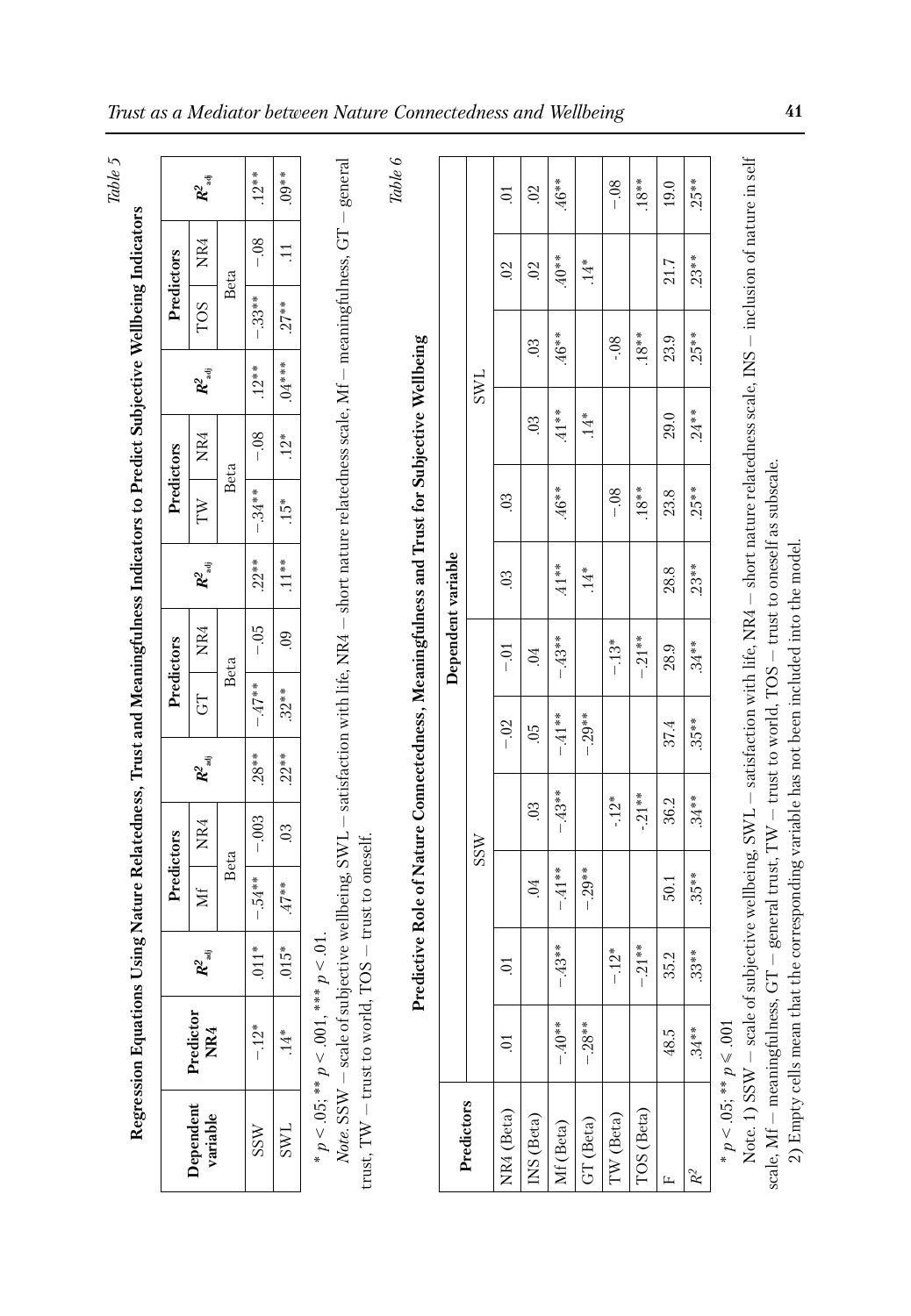*Figure 5*



**Structural Model 5 of the Mediated Influence of Nature Connectedness on Subjective Wellbeing**

As in Study 1, the correlation of INS with SW is generally slightly lower than that of NR and lower than those given by Zelenski & Nisbet (2014). With regard to the nature connectedness correlations with the SW indicators, there is a tendency to a slightly closer connection with SWL (but lower than Mayer & Frantz (2004) obtained by Connectedness to nature scale:  $r = .20$ ).

Of all SOC scale measures, only Mf is associated with subjective closeness to nature, explaining, along with trust attitudes, its positive effect on subjective wellbeing. This can be explained by the fact that, firstly, meaningfulness indicates rather the emotional experience of the coherence of an event than the rational judgment (Osin, 2007); secondly, the explicit social subtext is absent in statements of this subscale. In other words, the meaningfulness of its content can be considered as a form of manifesting deep trust in life. The unity of meaningfulness with trust is also confirmed by the structural model associating this variable with general trust in the framework of one latent construct.

The hypothesis of trust as a mediator between nature connectedness and subjective well-being was confirmed. It was confirmed that general trust can be considered as an independent mediator explaining a beneficial role of nature connectedness for subjective well-being. At the same time, there are grounds to assert that deep trust/pre-trust as trust in the ecological environment at its various manifestations is used in the 'mechanism' of such influence. In this ecological context, trust in oneself as an actor and trust in social environment, being derived from the pre-trust, draws nearer to subjective well-being, which is indirectly influenced by the nature connectedness.

## **General Discussion**

In sum, subjective closeness with nature is significantly associated with wellbeing in both — eudaimonic and hedonic — aspects, and trust is an important mediator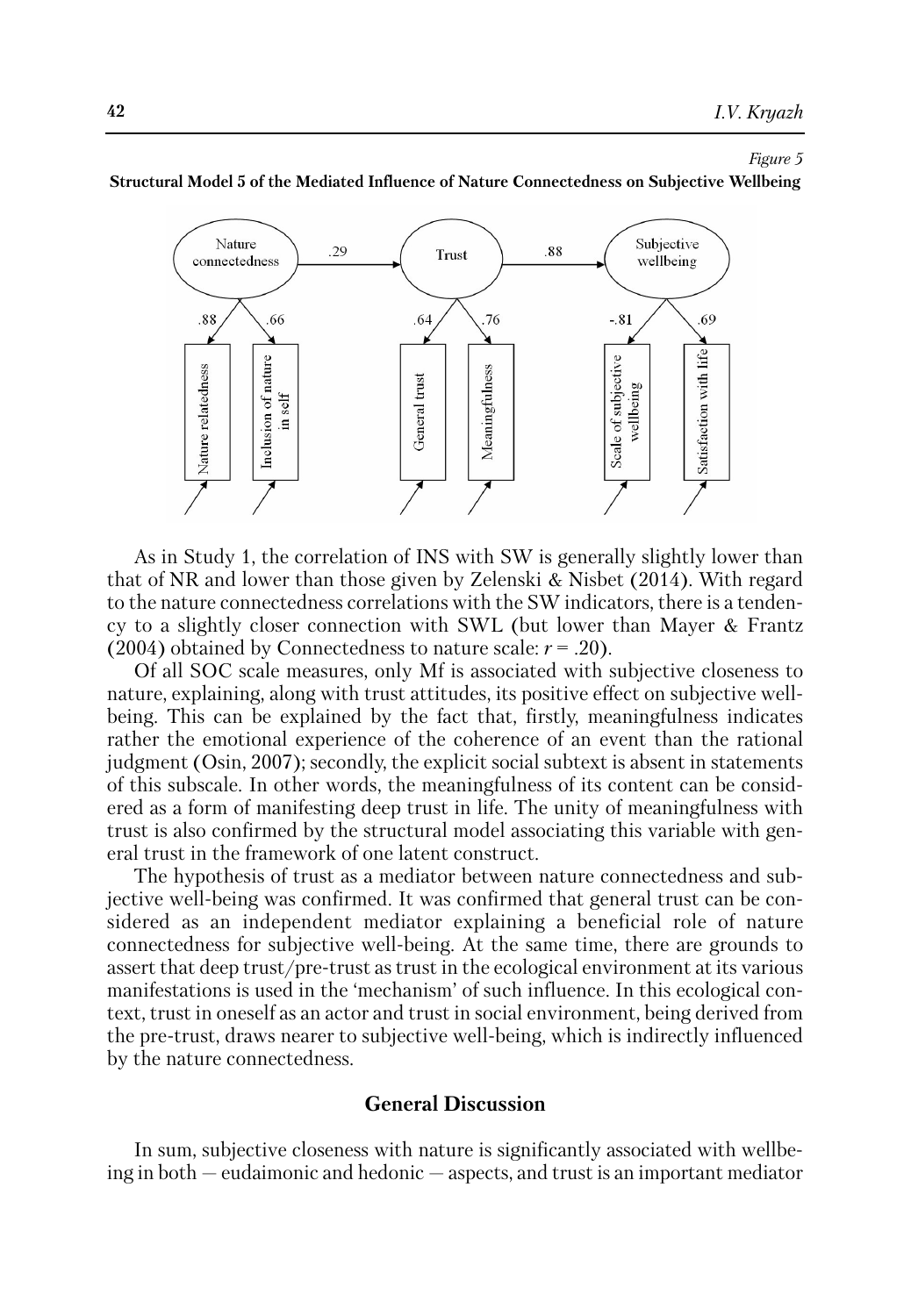that determines the benefits of connectedness with nature for wellbeing. Through trust the influence of nature connectedness on wellbeing viewed through indicators of positive functioning also on subjective wellbeing manifested in the form of emotional comfort/discomfort and satisfaction with life, is interpreted. However, a comparison of the results of both studies indicates the significance of different facets of trust for different manifestations of wellbeing. Trust in oneself plays a decisive role in order to maintain dispositions that provide positive functioning. Experiencing one's connection with a large natural world enables the support of self-acceptance and the willingness to transform life experiences into new opportunities for personal growth, provided that this experience fuels self-confidence. Nature here rather acts as a strong partner, whose unofficial support adds self-confidence and helps to move forward. To maintain subjective wellbeing, it is more important to experience its original connection with the ancient world of nature and to accept the intrinsic value of life that increases the trust in life as a whole as meaningful and self-valuable.

In both cases, the natural world appears as a source of a vital resource not just in materialized meaning, but also in a broad psychological, spiritual sense. The experience of its ecosystem identity actualizes the genetically built willingness to rely on the ecological world in its coherence and follow natural processes. In practical terms, reliance on trusting relationships with the natural environment opens new directions for promoting such pro-ecological changes in lifestyle that will contribute to psychological wellbeing.

It should be underlined that, both for wellbeing of a fully functioning person and for subjective wellbeing, the role of subjective connectedness to nature is not big. At the same time, as noted earlier by Mayer & Frantz (2004), nature connectedness is not inferior in importance to such psychological wellbeing factors (that are often considered) as marital status, education, and income. And although, according to the results of both studies, the associations of nature connectedness with psychological wellbeing are somewhat inferior to those described for North American and European samples, they nevertheless confirm the importance of psychological connection with the natural world for human wellbeing.

It also should be noted that in both studies there were no gender differences in the nature of connection, as well as differences between Ukrainian and Belarusian students.

Special mention should be made of the limitations that these studies have. In each study different sets of techniques were used to research trust, and only one aspect of wellbeing, eudaimonic or hedonic, was considered. Although this had specific theoretical grounds, questions about the role of self-trust for subjective wellbeing and the importance of sense of coherence for eudaimonic wellbeing remain unclear. Besides, the low reliability indexes of Kupreichenko's questionnaire improve the measurement error, which could lead to an underestimation of the relationship between Trust to the world and Trust to other people with nature connectedness. It should also be noted that the study involved representatives of one social group, university students.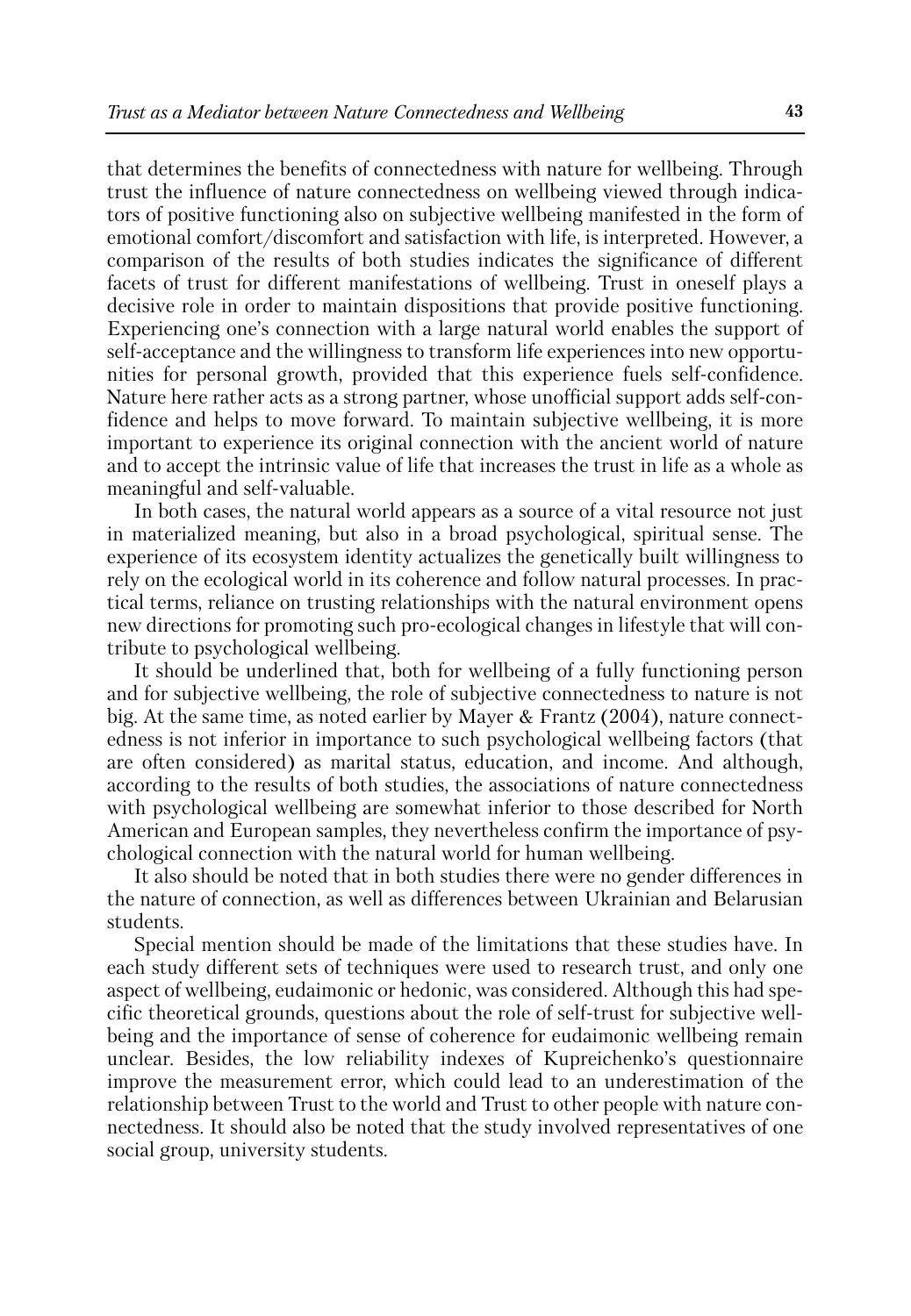Therefore, in order to assert that the described mechanism of the influence of nature connectedness on psychological wellbeing is universal, it is necessary to obtain confirmation on samples of other age and social groups.

## **Conclusion**

Although the positive effect of connectedness with nature for eudaimonic and hedonistic wellbeing is confirmed by numerous studies, the question of intrapersonal processes that determine such an impact remains open. The Petzold's concept of pre-trust can serve as a theoretical basis for understanding psychological formations through which the transition occurs from nature connectedness to experiencing happiness, to satisfaction with life, to one's implementation as a fully functioning person. Pre-trust as an evolutionarily formed trust to the ecological environment, to life in its diverse manifestations, sets a vector of positive comprehension of what is happening, the openness to new experience and the readiness to realize one's life potential. Nature connectedness as an experience of unity with nature actualizes pre-trust, thereby launching a 'system of psychological wellbeing maintenance'.

This interpretation is supported by the results of two studies that confirmed that trust mediates the relationship between nature connectedness and both subjective wellbeing and eudemonistic wellbeing considered in the context of positive functioning. At the same time, trust in oneself is included in support of positive functioning, while subjective wellbeing is supported by experiencing the meaningfulness of life events.

## **Acknowledgements**

The author is grateful to Head of the Department of Psychology Prof. Igor A. Furmanov (BSU) and Dean of the Faculty HPT Natalia M. Masharskaya (BSUPC) for their help in organizing the study.

#### **References**

- Antonovsky, A. (1987). *Unraveling the mystery of health. How people manage stress and stay well*. San Francisco, CA: Jossey-Bass.
- Baron, R. M., & Kenny, D. A. (1986). The moderator-mediator variable distinction in social psychological research: Conceptual, strategic, and statistical considerations. *Journal of Personality and Social Psychology*, *51*(6), 1173–1182.
- Berto, R. (2014). The role of nature in coping with psycho-physiological stress: a literature review on restorativeness. *Behavioral Sciences (Basel)*, *4*(4), 394–409.
- Bratman, G. N., Hamilton, J. P., & Daily, G. C. (2012). The impacts of nature experience on human cognitive function and mental health. *Annals of the New York Academy of Sciences*, *1249*, 118–136.
- Bruni, C. M., P., & Schultz, W. (2010). Implicit beliefs about self and nature: Evidence from an IAT game. *Journal of Environmental Psychology*, *30*(1), 95–102. doi:10.1016/j.jenvp.2009.10.004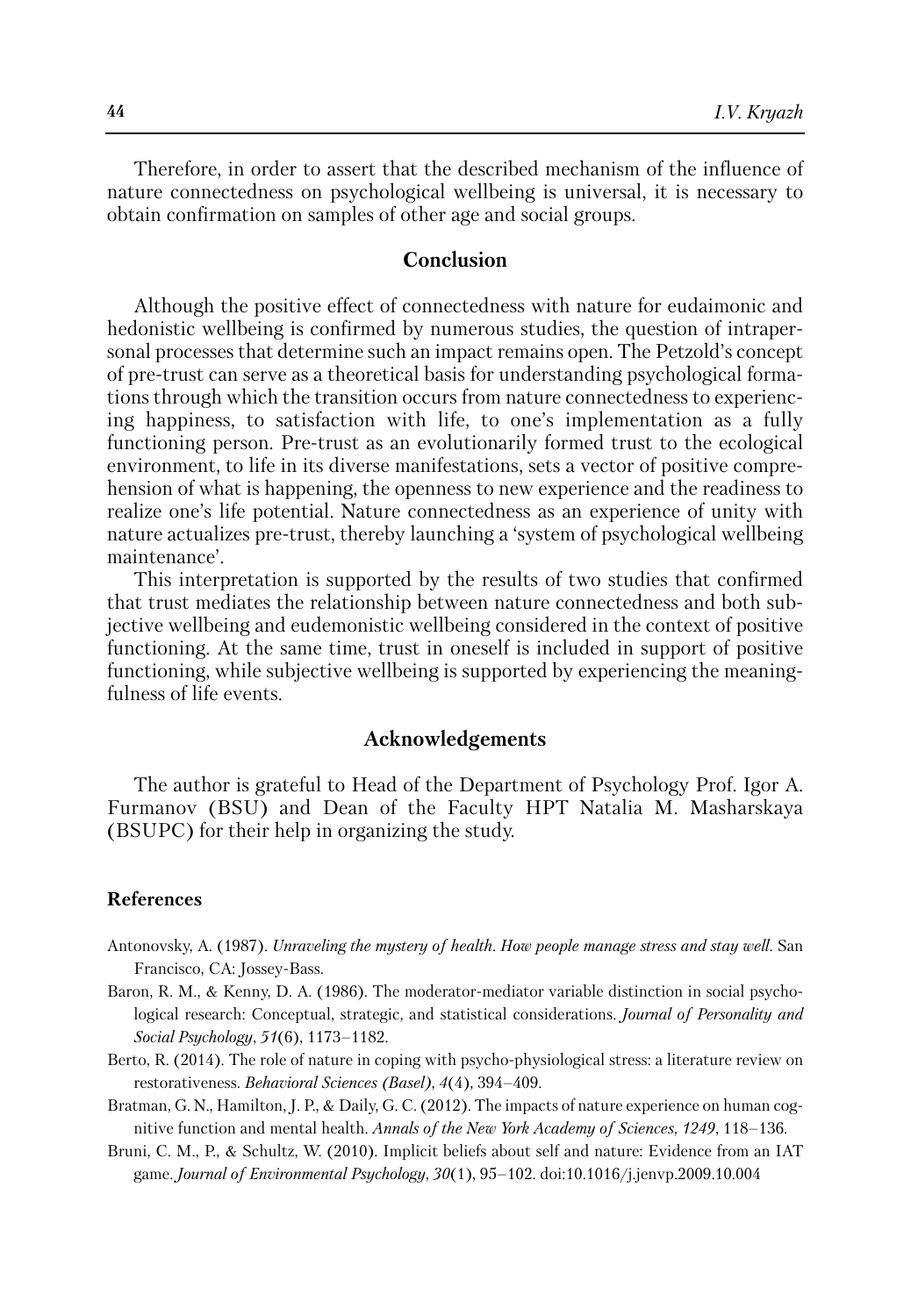- Capaldi, C. A., Dopko, R. L., & Zelenski, J. M. (2014). The relationship between nature connectedness and happiness: a meta-analysis. *Frontiers in Psychology*, *5*, 976. doi:10.3389/fpsyg.2014.00976
- Capaldi, C. A., Passmore, H.-A., Ishii, R., Chistopolskaya, K. A., Vowinckel, J., Nikolaev, E. L., Semikin, G. I. (2017). Engaging with natural beauty may be related to well-being because it connects people to nature: Evidence from three cultures. *Ecopsychology*, *9*, 199–211.
- Carter, D. M. (2011). Recognizing the role of positive emotions in fostering environmentally responsible behaviors. *Ecopsychology*, *3*(1), 65–69.
- Clayton, S. (2003). Environmental identity: a conceptual and operational definition. In S. Clayton & S. Opotow (Eds.), *Identity and the natural environment: The psychological significance of nature* (pp. 45–65). Cambridge, MA: The MIT Press.
- De Young, R. (2010). Restoring mental vitality in an endangered world: Reflections on the benefits of walking. *Ecopsychology*, *2*(1), 13–22.
- Dutcher, D. D., Finley, J. C., Luloff, A. E., & Buttolph, J. (2007). Connectivity with nature as a measure of environmental values. *Environment and Behavior*, *39*(4), 474–493.
- Erikson, E. H. (1963). *Childhood and society* (2nd ed.). New York: Norton.
- Eriksson, M. (2017). The sense of coherence in the salutogenic model of health. In M. B. Mittelmark, S. Sagy, M. Eriksson et al. (Eds.), *The handbook of salutogenesis* (pp. 91–96). Cham, Switzerland: Springer.
- Esposito, L., McCune, S, Griffin, J. A., & Maholmes, V. (2011). Directions in human–animal interaction research: Child development, health and therapeutic interventions. *Child Development Perspectives*, *5*(3), 205–211.
- Hartig, T., Mang, M., & Evans, G. W. (1991). Restorative effects of natural environment experiences. *Environment and Behavior*, *23*(1), 3–26.
- Hinds, J., & Sparks, P. (2009). Investigating environmental identity, wellbeing and meaning. *Ecopsychology*, *1*(4), 181–186.
- Howell, A. J., Passmore, H. A., & Buro, K. (2013). Meaning in nature: Meaning in life as a mediator of the relationship between nature connectedness and well-being.*Journal of Happiness Studies*, *14*, 1681–1696.
- Jeserich, F. (2012). Kohärenzgefühl und Dimensionen des Vertrauens [Sense of coherence and dimensions of trust]. In Th. D. Petzold (Hrsg.), *Vertrauensbuch zur Salutogenese* (S. 209–244). Bad Gandersheim: Verlag Gesunde Entwicklung. (in German)
- Kahn, P. H. (1999). *The human relationship with nature: Development and culture*. Cambridge, MA: The MIT Press.
- Kals, E., Schumacher, D., & Montada, L. (1999). Emotional affinity toward nature as a motivational basis to protect nature. *Environment and Behavior*, *31*, 178–202.
- Kamitsis, I., & Francis, A. J. P. (2013). Spirituality mediates the relationship between engagement with nature and psychological wellbeing. *Journal of Environmental Psychology*, *36*, 136–143.
- Kaplan, S., & Kaplan, R. (2003). Health, supportive environments, and the reasonable person model. *American Journal of Public Health*, *93*(9), 1484–1489.
- Kaplan, S., & Kaplan, R. (2009). Creating a larger role for environmental psychology: The Reasonable Person Model as an integrative framework. *Journal of Environmental Psychology*, *29*(3), 329–339.
- Kasser, T. (2009). Needs, psychological need satisfaction, personal well-being, and ecological sustainability. *Ecopsychology*, *4*, 175–180.
- Kellowaya, E. K., Turner, N., Barling, J., & Loughlin, C. (2012). Transformational leadership and employee psychological well-being: The mediating role of employee trust in leadership. *Work and Stress, 26*(1), 39–55.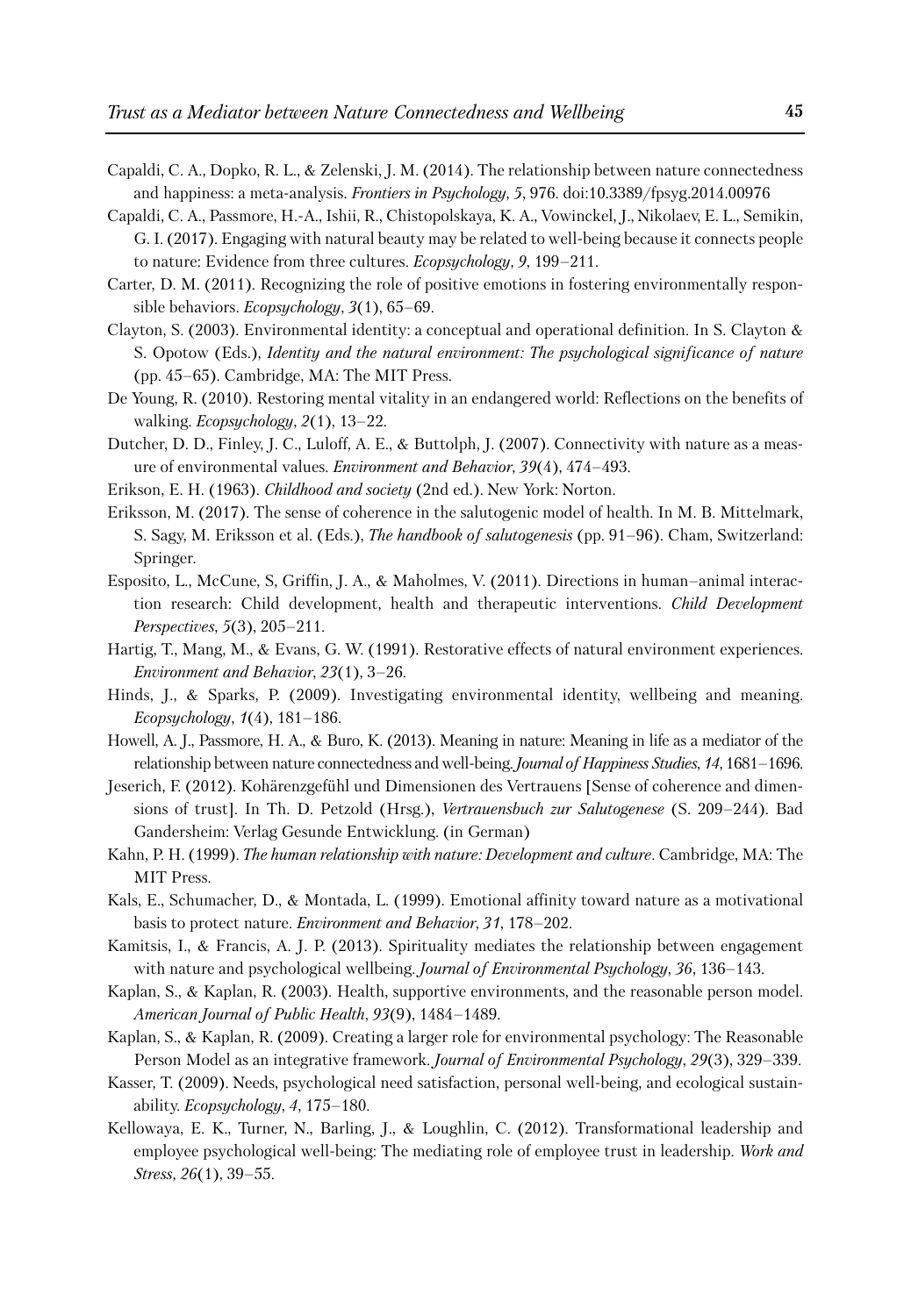- Kryazh, I. V. (2012). *Psikhologiya globalnykh ecologicheskikh izmeneniy* [Psychology of global environmental changes]. Kharkov: V.N. Karazin Kharkov National University. (in Russian)
- Kryazh, I. V. (2016). Sub''ectyvna blyzkist iz pryrodou yak chynnyk psyhologichnogo zdorovya osobystosty [Subjective affinity with nature as factor of psychological health of person]. *Psychologia i Osobystist, 1*(9), 43–52. (in Ukranian)
- Kryazh, I. V., & Levenetz, N. V. (2018). Dovira i emoziinyi intelekt jak prediktory sub'ektyvnogo blagopolucha u studentiv [Trust and emotional intelligence as predictors of subjective wellbeing of students]. *Visnyk KhNU imeni V.N. Karazina. Seria "Psychologia"*, *64*, 26–32. (in Ukranian)
- Kryazh, I., & Grankina-Sazonova, N. (2018). Mediating role of trust between emotional intelligence and positive functioning of personality. *Fundamental and Applied Researches in Practice of Leading Scientific Schools*, *26*(2), 326–334.
- Kupreichenko, A. B. (2008). *Psykhologiya doveriya i nedoveriya* [Psychology of trust and distrust]. Moscow: Institute of Psychology of the RAS. (in Russian)
- Leontiev, D. A., & Osin, E. N. (2008). Aprobatsiya russkoyazychnykh versii dvukh shkal ekspressotsenki sub»ektivnogo blagopoluchiya [Approbation of the Russian versions of two scales of express assessment of subjective well-being]. In *Materialy III Vserossiiskogo Sotsiologicheskogo Kongressa* [Proceedings of the 3rd All-Russian sociological congress]*.* Moscow: Institute of Sociology of the Russian Academy of Sciences / Russian Society of Sociologists. Retrieved from http://www.isras.ru/abstract\_bank/1210190841.pdf (in Russian)
- Maddi, S. R. (2013). *Hardiness: Turning stressful circumstances into resilient growth*. Berlin: Springer Science & Business Media.
- Martens, D., Gutscher, H., & Bauer, N. (2011). Walking in "wild" and "tended" urban forests: The impact on psychological well-being. *Journal of Environmental Psychology*, *31*, 36–44.
- Martyn, P., & Brymer, E. (2016). The relationship between nature relatedness and anxiety. *Journal of Health Psychology, 21*(7), 1436–1445. doi:10.1177/1359105314555169
- Mayer, F. S., & Frantz, C. M. (2004). The connectedness to nature scale: A measure of individuals' feeling in community with nature. *Journal of Environmental Psychology*, *24*, 503–515.
- Mayer, F. S., Frantz, C. M., Bruehlman-Senecal, E., & Dolliver, K. (2009). Why is nature beneficial?: The role of connectedness to nature. *Environment and Behavior*, *41*(5), 607–643.
- McCardle, P., McCline, S., Griffin, J. A., Esposito, L., & Freund, L.S. (Eds.). (2011). Animalsin ourlives: Human-animal interaction in family, community, and therapeutic settings. Baltimore, MD: Brookes.
- Nimer, J., & Lundahl, B. (2007). Animal-assisted therapy: A meta-analysis. *Anthrozoцs, 20*(3), 225–238.
- Nisbet, E. K., & Zelenski, J. M. (2013). The NR-6: a new brief measure of nature relatedness. *Frontiers in Psychology, 4*, 813. doi:10.3389/fpsyg.2013.00813
- Nisbet, E. K., Zelenski, J. M., & Murphy, S. A. (2009). The nature relatedness scale: Linking individuals' connection with nature to environmental concern and behavior. *Environment and Behavior, 41*(5), 715–740.
- Nisbet, E. K., Zelenski, J. M., & Murphy, S. A. (2011). Happiness is in our nature: Exploring nature relatedness as a contributor to subjective well-being. *Journal of Happiness Studies, 12*(2), 303–322.
- Ojala, M. (2005). Adolescents' worries about environmental risks: Subjective well-being, values, and existential dimensions. *Journal of Youth Studies*, *8*(3), 331–347.
- Ojala, M. (2012). How do children cope with global climate change? Coping strategies, engagement, and well-being. *Journal of Environmental Psychology*, *32*, 225–233.
- Ojala, M. (2017). Hope and anticipation in education for a sustainable future. *Futures*, *94*, 76–84. doi:10.1016/j.futures.2016.10.004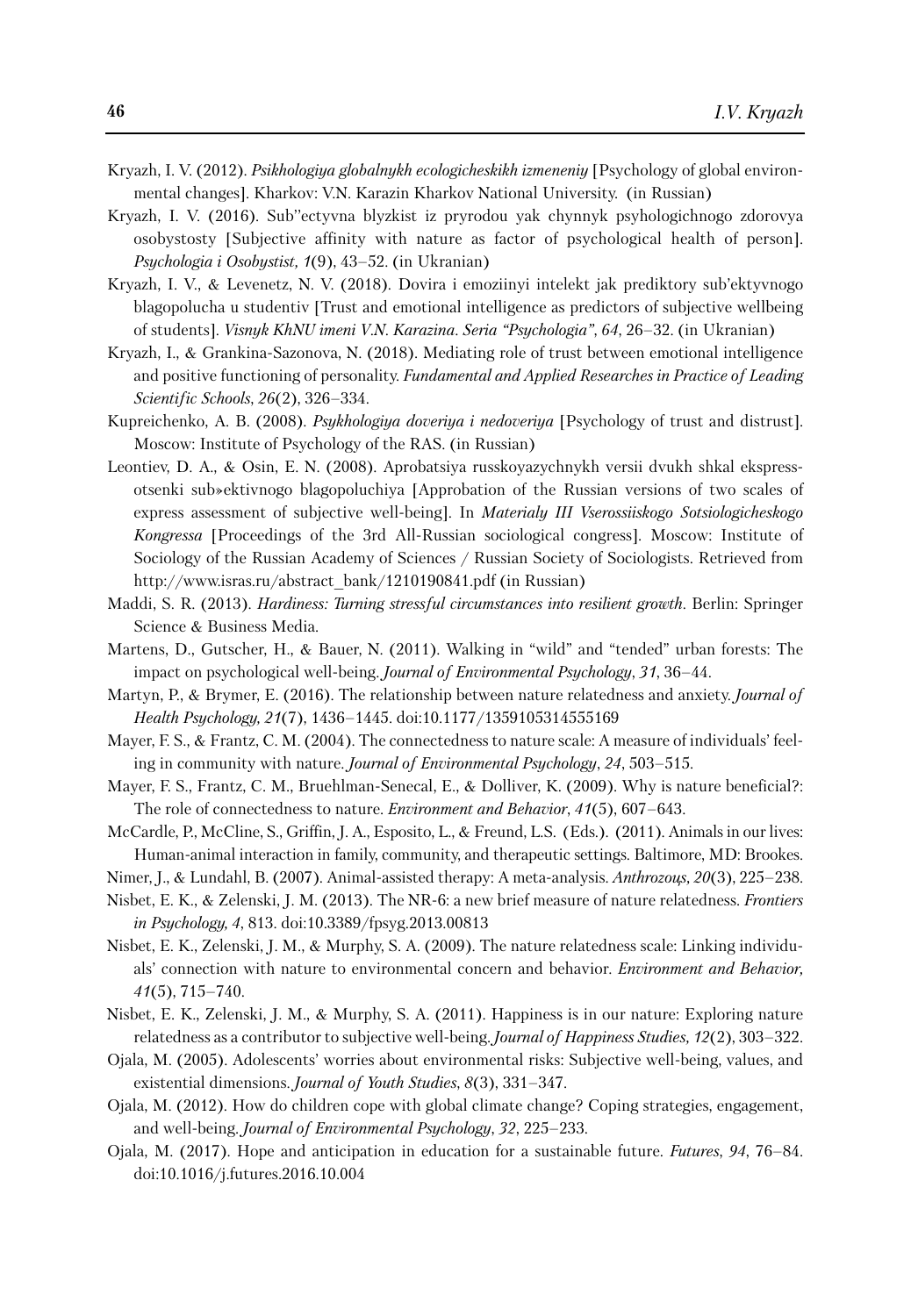- Osin, E. N. (2007). Chuvstvo svjaznosni kak pokazatel psihologicheskogo zdorovja i ego diagnostika [Sense of coherence as psychological health indicator and its diagnostic]. *Psichologicheskaja Diagnostika*, *3*, 22–40. (in Russian)
- Osin, E. N., & Rasskazova, E. I. (2013). A short version of the Hardiness Test: Psychometric properties and organizational application. *Vestnik Moskovskogo Universiteta*. *Seriya 14. Psikhologiya, 2*, 147–165. (in Russian)
- Petzold, T. D. (2012). Urvertrauen, Misstrauen und Vertrauen [Basic trust, mistrust, and trust]. In Th. D. Petzold (Hrsg.), *Vertrauensbuch zur Salutogenese* (S. 12–25). Bad Gandersheim: Verlag Gesunde Entwicklung. (in German)
- Ratcliffe, E., Gatersleben, B., & Sowden, P. T. (2013). Bird sounds and their contributions to perceived attention restoration and stress recovery. *Journal of Environmental Psychology*, *36*, 221–228.
- Raudsepp, M. (2001).Values and environmentalism. *TRAMES, 5*(55/50)(3), 211–233.
- Rogers, C. (1961). *On becoming a person*. Boston: Houghton Mifflin.
- Ryff, C. D. (1989). Happiness is everything, or is it? Explorations on the meaning of psychological well-being. *Journal of Personality and Social Psychology, 57*, 1069–1081.
- Ryff, C. D. (2014). Psychological well-being revisited: Advances in the science and practice of eudaimonia. *Psychother Psychosom*, *83*, 10–28.
- Schultz, P. W. (2002). Inclusion with nature: the psychology of human-nature relations. In P. Schmuck & W. P. Schultz (Eds.), *Psychology of sustainable development* (pp. 62–78). Norwell, MA: Kluwer Academic Publishers.
- Schultz, P. W., Shriver, C., Tabanico, J. J., & Khazian, A. M. (2004). Implicit connections with nature. *Journal of Environmental Psychology, 24*(1), 31–42.
- Schumacker, R. E., & Lomax, R. G. (2010). A beginner's guide to structural equation modeling (3rd ed.). New York: Routledge.
- Shevelenkova, T. D., & Fesenko, P. P. (2005). Psihologicheskoe blagopoluchie lichnosti (obzor osnovnyih kontseptsiy I metodika issledovaniy) [Psychological wellbeing of person]. *Psihologicheskaya Diagnostika*, *3*, 95–123. (in Russian)

Skripkina, T. P. (2000). *Psikhologiya doveriya* [Psychology of trust]. Moscow: Academiya. (in Russian)

- Steiger, J. H. (1995). Structural Equation Modeling (SEPATH). In *Statistica 5* (Vol. III). Tulsa, OK: StatSoft Inc.
- Stern, M. J., & Coleman, K. J. (2015). The multidimensionality of trust: Applications in collaborative natural resource management. *Society and Natural Resources*, *28*(2), 117–132.
- Summers, J. K., & Vivian, D. N. (2018). Ecotherapy A forgotten ecosystem service: A review. *Frontiers in Psychology. 9*, 1389. doi:10.3389/fpsyg.2018.01389
- Tam, K.-P. (2013, a). Concepts and measures related to connection to nature: Similarities and differences. *Journal of Environmental Psychology*, *34*, 64–78.
- Tam, K.-P. (2013, b). Dispositional empathy with nature.*Journal of Environmental Psychology*, *35*, 92–104.
- Ulrich, R. S., Simons, R. F., Losito, B. D., Fiorito, E., Miles, M. A., & Zelson, M. (1991). Stress recovery during exposure to natural and urban environments. *Journal of Environmental Psychology, 11*(3), 201–230.
- Von Lindern, E., Lymeus, F., & Hartig, T. (2017). The restorative environment: A complementary concept for salutogenesis studies. In M. B. Mittelmark, S. Sagy, M. Eriksson et al. (Eds.), *The handbook of salutogenesis* (pp. 181–195). Cham, Switzerland: Springer.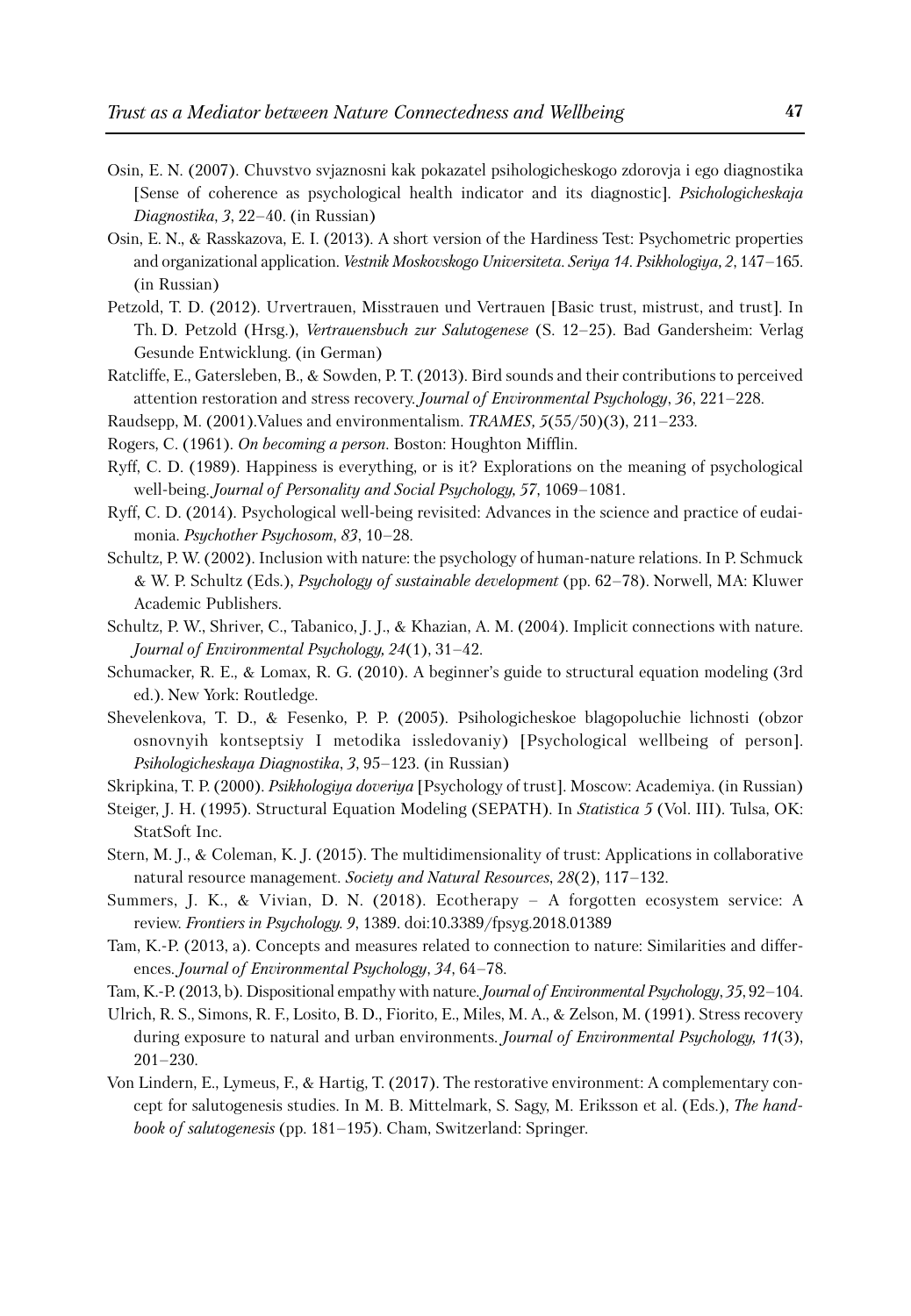- Wells, N., & Evans, G. (2003). Nearby nature: A buffer of life stress among rural children. *Environment and Behavior*, *35*, 311–330.
- Wilson, E. O. (1984). *Biophilia*. *The human bond with other species*. Cambridge, MA: Harvard University Press.
- Zelenski, J. M., & Nisbet, E. K. (2014). Happiness and feeling connected: The distinct role of nature relatedness. *Environment and Behavior*, *46*(1), 3–23.
- Zelezny, L., Chua, P., & Aldrich, C. (2000). Elaborating of gender differences in environmentalism. *Journal of Social Issues, 56*(3), 443–457.

**Iryna V. Kryazh** — head of the department, Department of Applied Psychology, School of Psychology, V. N. Karazin Kharkiv National University, D.Sc. Research area: conservation psychology, health psychology. E-mail: ikryazh@gmail.com

## **Позитивные эффекты связанности с природой для психологического благополучия: значение доверия как медиатора**

#### **И.В. Кряжa**

*<sup>а</sup> Харьковский национальный университет имени В.Н. Каразина, 61022, Украина, Харьков, площадь Свободы, д. 6*

#### **Резюме**

Хотя позитивные эффекты связанности с природой (СП) для психологического благополучия, рассматриваемого в эвдемонистическом и гедонистическом ракурсах, подтверждены многочисленными исследованиями, вопрос о внутриличностных процессах, объясняющих такое влияние, остается открытым. Гипотеза биофилии Уилсона указывает на эволюционную основу СП, в качестве которой может быть рассмотрено пра-доверие как эволюционно сформированное доверие к экологическому миру, к жизни в ее различных проявлениях (Petzold, 2012). Предполагается, что пра-доверие задает вектор позитивного осмысления происходящего, в то время как СП актуализирует доверие, создавая тем самым «систему поддержания психологического благополучия». Гипотеза, что доверие выступает медиатором между СП и психологическим благополучием, проверяется в двух исследованиях с применением множественного регрессионного анализа и моделирования структурными уравнениями (SEM). В исследовании 1 (выборку составили 232 украинских студента) подтверждается модель влияния СП на позитивное функционирование (операционализированное через Шкалу психологического благополучия Ryff и Тест жизнестойкости) с доверием как медиатором. Исследование 2 (выборка включала 276 украинских и белорусских студентов) показало, что латентная переменная, манифестированная показателями доверия и чувства связанности, опосредует отношения между СП и субъективным благополучием. Показано, что доверие к себе включается в поддержку позитивного функционирования, в то время как субъективное благополучие